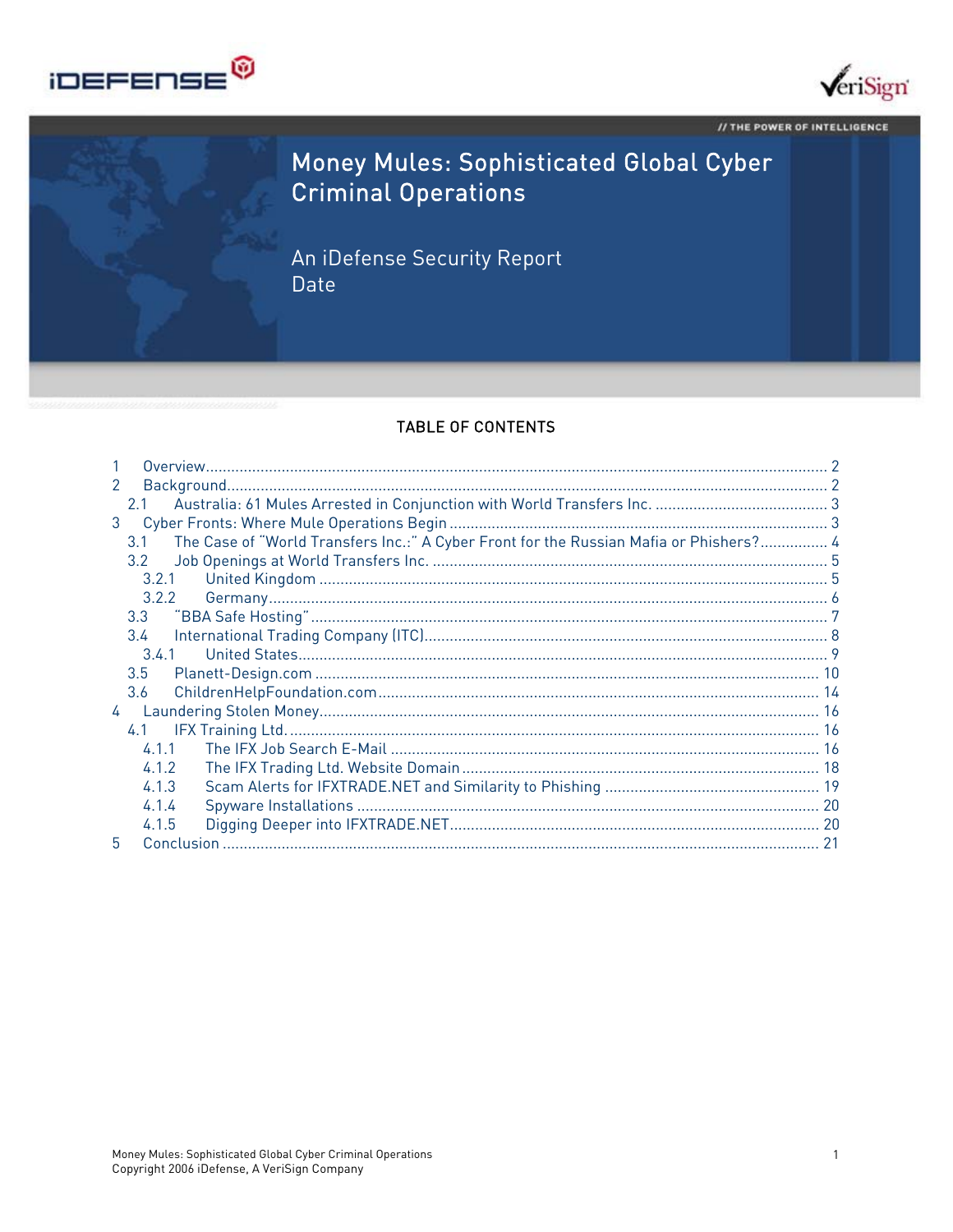## 1 Overview

In traditional illegal drug transactions, a "money mule" is simply the person carrying the cash. In the Information Age, the term has an additional meaning. "Money mules" are a lesser known, but very important, aspect of international carding operations and other types of online fraud. Recruited primarily (but by no means solely) in the United States, UK and Australia, money mules serve as money launderers, transferring illegal funds from carding and other fraud operations to criminals located primarily in the former Soviet Union. Many of the websites associated with money mule operations are registered in Panama, which is also the registered location of WebMoney, one of the most popular electronic money services among criminal carders.

This series explores the world of money mule operations and its attendant methodology. The goal is to better understand these techniques in order to assist in spotting potential criminal activities and mitigate them.

## 2 Background

Many money mules are either very young or naïve, and (at least claim to) believe that the operations in which they are involved are totally legal. Some money mules who suspect they may be involved in illegal activities rationalize their role in any number of ways, seeing it as an easy way to make cash without being held responsible for what is actually happening.

Fraudsters hire money mules through seemingly legitimate businesses (often spamming advertisements for positions via e-mail) and through career websites such as Monster.com. As shown later, one of the most outrageous scams involves an ad for a mule masquerading as a position for a charity representative.

Titles for these positions vary widely, but many have names such as:

- Private Financial Receiver
- Money Transfer Agent
- Country Representative
- Shipping Manager
- Financial Manager
- Sales Manager
- Sales Representative
- Secondary Highly Paid Job
- Client Manager

Money Mule employers typically require the applicant provide them with details of their personal bank accounts, a very unusual practice for legitimate business operations. Many of these job offers contain grammatical errors and other mistakes. While that in itself is not evidence to prove a cyber front operation, it should be seen as a red flag.

Another way to detect a money mule operation is to check the hiring company's WHOIS data; often it is only days old or incongruent with company statements. For example, one cyber front claimed to be in business for more than 100 years; however, WHOIS data shows that the website was only days old when the first mule solicitation was intercepted.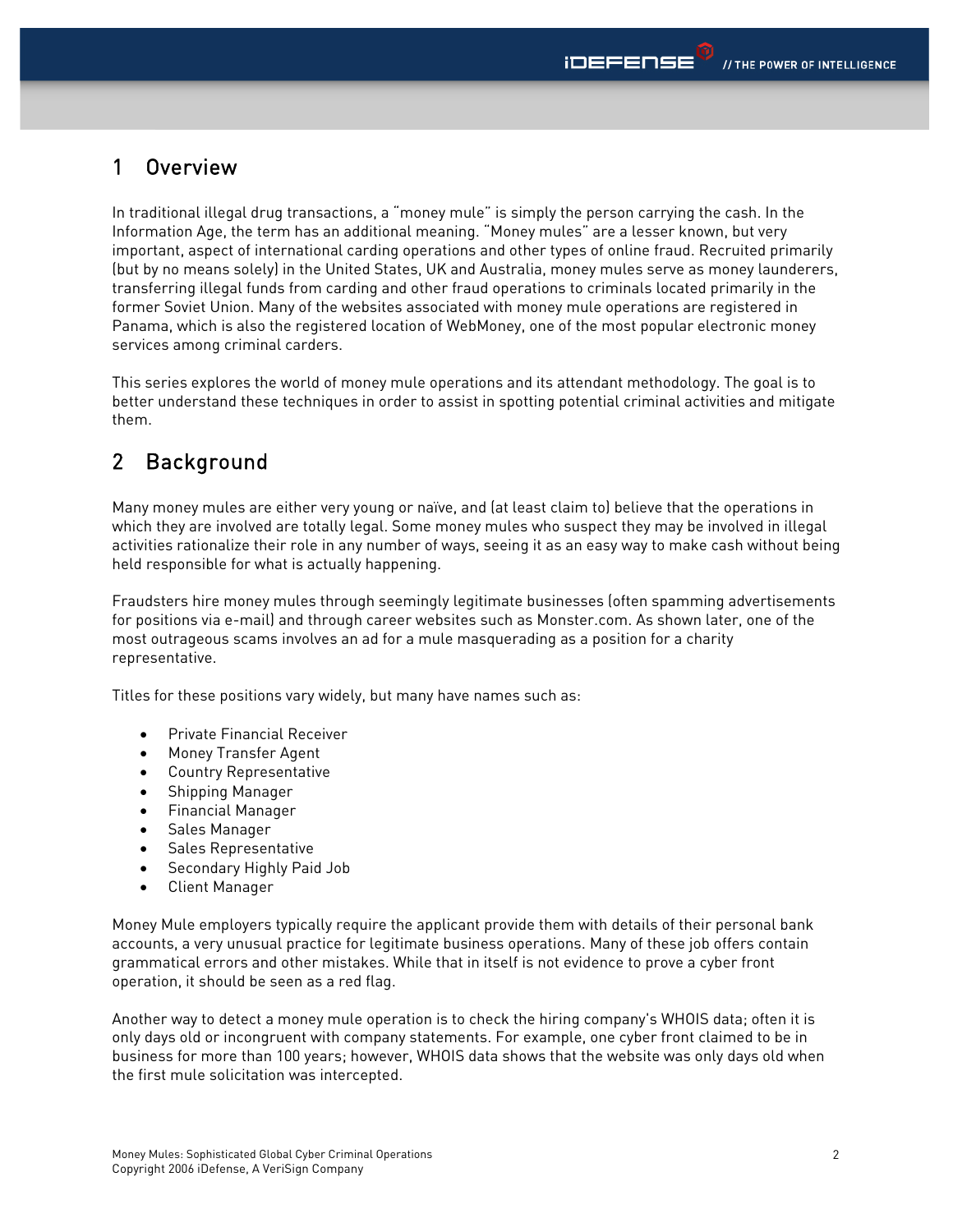Organized criminal groups use money mules to launder money from one account to another, as various financial crimes are performed using stolen credit cards and other financial accounts. Mules commonly receive direct deposit payments to their personal account within the same country as the victim from whom the money is stolen. The mule then withdraws the cash and makes an overseas wire transfer to an account specified by the company. Mules collect either a certain percentage of the transfer or a base salary.

### 2.1 Australia: 61 Mules Arrested in Conjunction with World Transfers Inc.

In January 2005, a story broke about a keylogger Trojan, naïve teens and an online phishing scam in Australia. More than 60 people were arrested, many of them teenagers ranging in age from 15 to 17. The money mules were reportedly assisting a global phishing operation; the teens reportedly laundered money from banks to accounts in Russia, collecting a commission based on how much money they moved. Mules reportedly earned \$200-500 per day for moving up to \$100,000 per day. Mules would normally operate "under the radar," transferring sums of less than \$10,000 from different bank branches (Leyden, John, "Aussie Crooks Recruit Teen Phishing Mules," The Register, Jan. 6, 2005, http://www.theregister.co.uk/2005/01/06/phisherman\_faqins/).

The phishing gang reportedly used fake e-mail alerts to lure victims into visiting a hostile link that installed a keylogging Trojan horse. The gang collected various credentials, banking information and sensitive data required to perform identity theft. Meanwhile, victims were completely unaware of the compromise or the data being collected. The gang emptied bank accounts by moving money into a mule account within the same country as the victim. Mules then made cash withdrawals and performed wire transfers to Russian and other bank accounts.

New South Wales police in Australia reported the arrest of nine members of the gang. A significant number of other arrests were reported as "imminent," indicating that the scope of the operation was quite large. At least one gang ringleader reportedly admitted to charges and was due for sentencing in January 2005. The gang reportedly stole approximately \$600,000 in Australian dollars from various bank accounts. However, a police source claimed that the actual losses were more likely in the millions.

## 3 Cyber Fronts: Where Mule Operations Begin

Once criminals have used phishing attacks, malicious code or other means to steal sensitive data useful for identity theft, they need a way to move the money gained from such identity theft into offshore accounts without being noticed. In the case of the aforementioned Australian operation, the cyber front company was called "World Transfers Inc." During the course of this investigation, affiliated cyber fronts were identified and reviewed in this report. The most significant front in our analysis thus far is called BBA Safe Hosting. The same criminal group appears to be responsible for several cyber fronts, including World Transfers Inc., BBA Safe Hosting, Planett-Design.com, International Trading Company (ITC), P-Pharm.com, Alpenantique.com and others.

Cyber fronts are created to hire mules who often believe they are working for legitimate companies as a manager or shipping agent of sorts. Money is transferred into the mule's account, withdrawn as cash, and then wired to an offshore account. The following image shows how the mule operations typically work: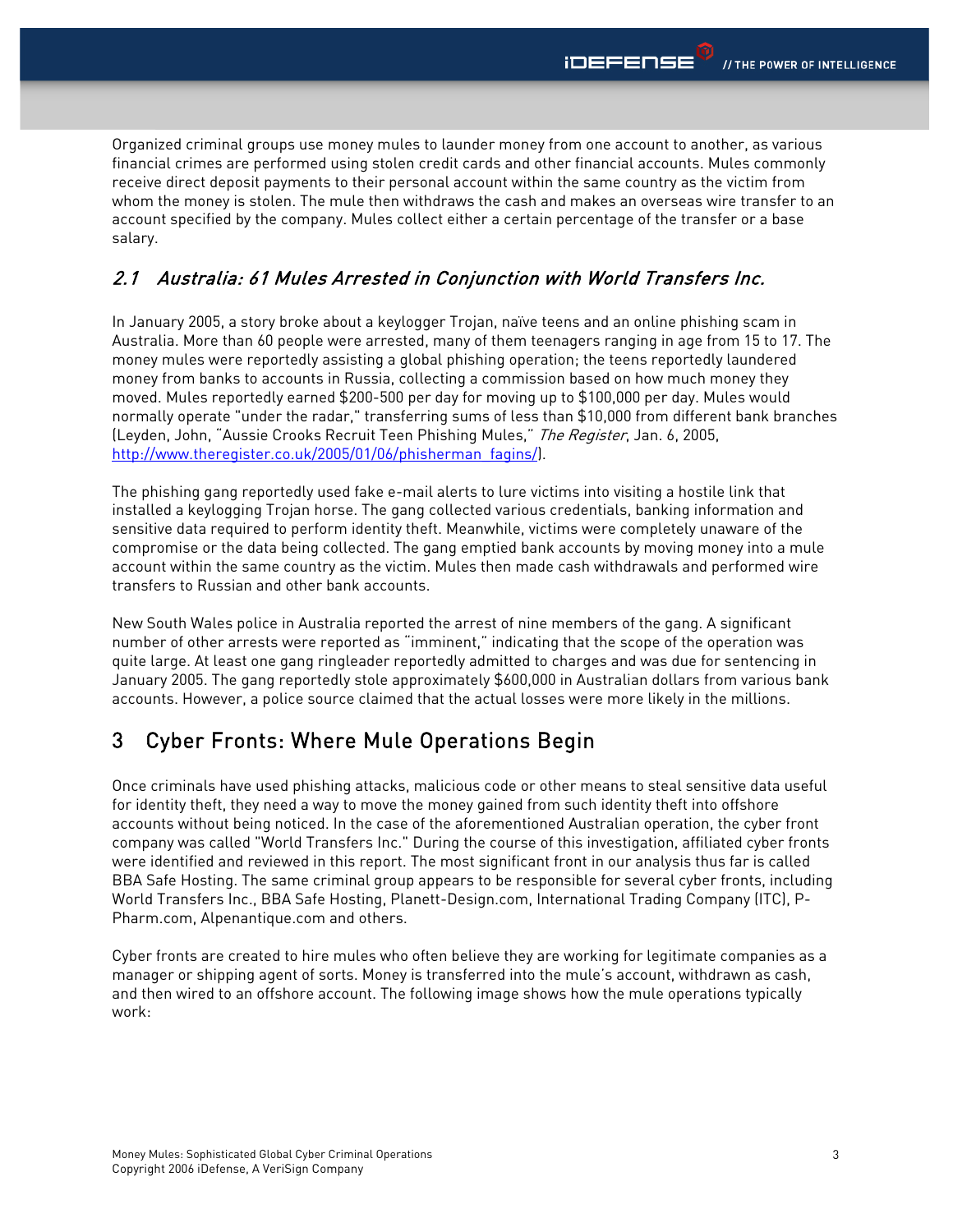



Graphic Showing Typical Course of Money Mule Operations

### 3.1 The Case of "World Transfers Inc.:" A Cyber Front for the Russian Mafia or Phishers?

A news report surfaced in April 2005 about Ryan Naumenko, a 22-year-old Australian man who worked as a money mule (\Whinnett, Ellen, "Online Mule Fears Russinan Mafia," April 28, 2005, http://www.heraldsun.news.com.au/common/story\_page/0,5478,15110288%255E2862,00.html). After his arrest by Australian authorities, he reportedly feared that his former employers — purportedly the Russian mafia — were out to kill him. Naumenko claimed he thought he was working for a legitimate company, "World Transfers Inc.," as a finance officer, and claimed he did nothing wrong. On the other hand, his claims about the Russian mafia being "out to get him" indicated that he knew what he was doing was wrong but did not feel personally responsible based on how the operation was set up.

Naumenko reportedly laundered about \$23,000 for his "employers." He claimed that the scam was active since November 2004 and that his former employers were making close to \$1 million each day. Naumenko admitted to using his, his partner's and a friend's account to accept money. He would then go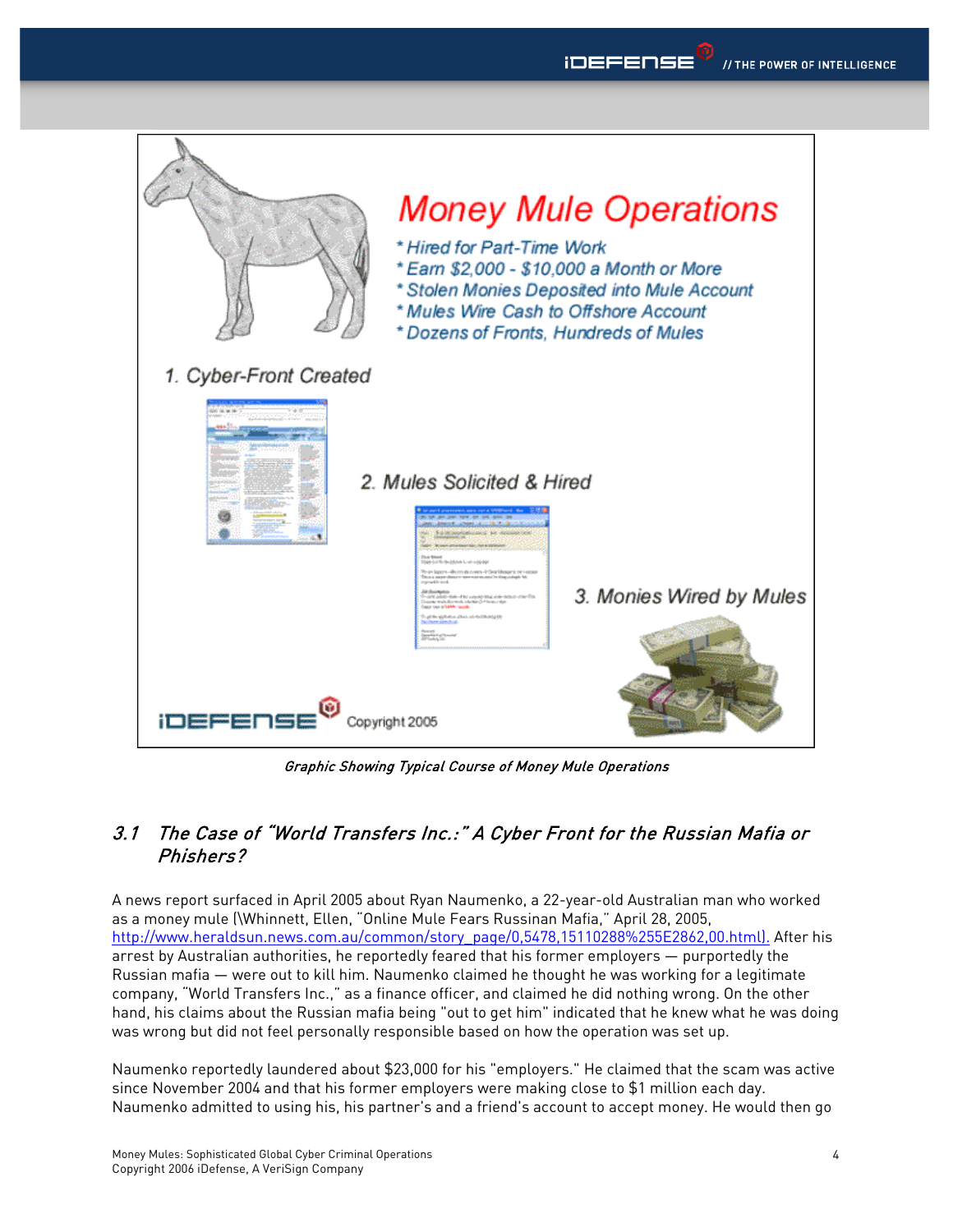to the ANZ branch at Narre Warren, withdraw cash and wire it St. Petersburg, Russia, and Latvia. He skimmed several hundred dollars for each transaction completed and claimed that he thought it was a legitimate recruitment and financial operation, that he did not realize the money was stolen by cyber criminals involved in a massive phishing operation.

World Transfers Inc. had a website at one time, but it is now unavailable. New applicants reportedly signed a contract that was e-mailed to them, and the company reportedly required that new hires complete a background check, including tax records. Naumenko claims that there were thousands of employees involved in this operation.

### 3.2 Job Openings at World Transfers Inc.

Like other cyber fronts, World Transfers Inc. posted various "job openings" online in 2004 and 2005, before part of the crime ring was exposed and arrested in Australia. Example job postings follow:

### 3.2.1 United Kingdom

#### Private Financial Receiver

2004-09-10 Payment: 600-900 euros per week Employer: World Transfers, Inc Employment term: long term Position type: part time

#### World Transfers Inc.

We are quite young company, called World Tranfers Inc. We are increasing our field of work in Western Europe, and particularly in United Kingdom. We are glad to offer you ability of becoming member of our company as PFR - Private Financial Receiver.

You should be older than 18, have bank account in UK, 3-5 hours of free time during the week, and be UK resident.

For that job position we are looking for highly-motivated people. This job isn't very hard, but it requires special attention in every case. It is part time job, and it can become add-on to your main job.

Average salary is 300-500 pounds per week, and it depends on your will of working.

Do not loose your chance to earn good money with our company.

#### London, United Kingdom

Private Financial Receiver - Simple part time job World Transfers Inc. 08 Sep 2004

Private Financial Receiver - Simple part time job We are quite young company, called World Tranfers Inc. We are increasing our field of work in Western Europe, and particularly in United Kingdom. We are glad to offer you ability of becoming member of our company as PFR - Private Financial Receiver. You should be older than 18, have ...

Advertiser: World Transfers Inc. Type: Salary: 3000 Location: London Date posted: 26 Sep 2004 12:05:51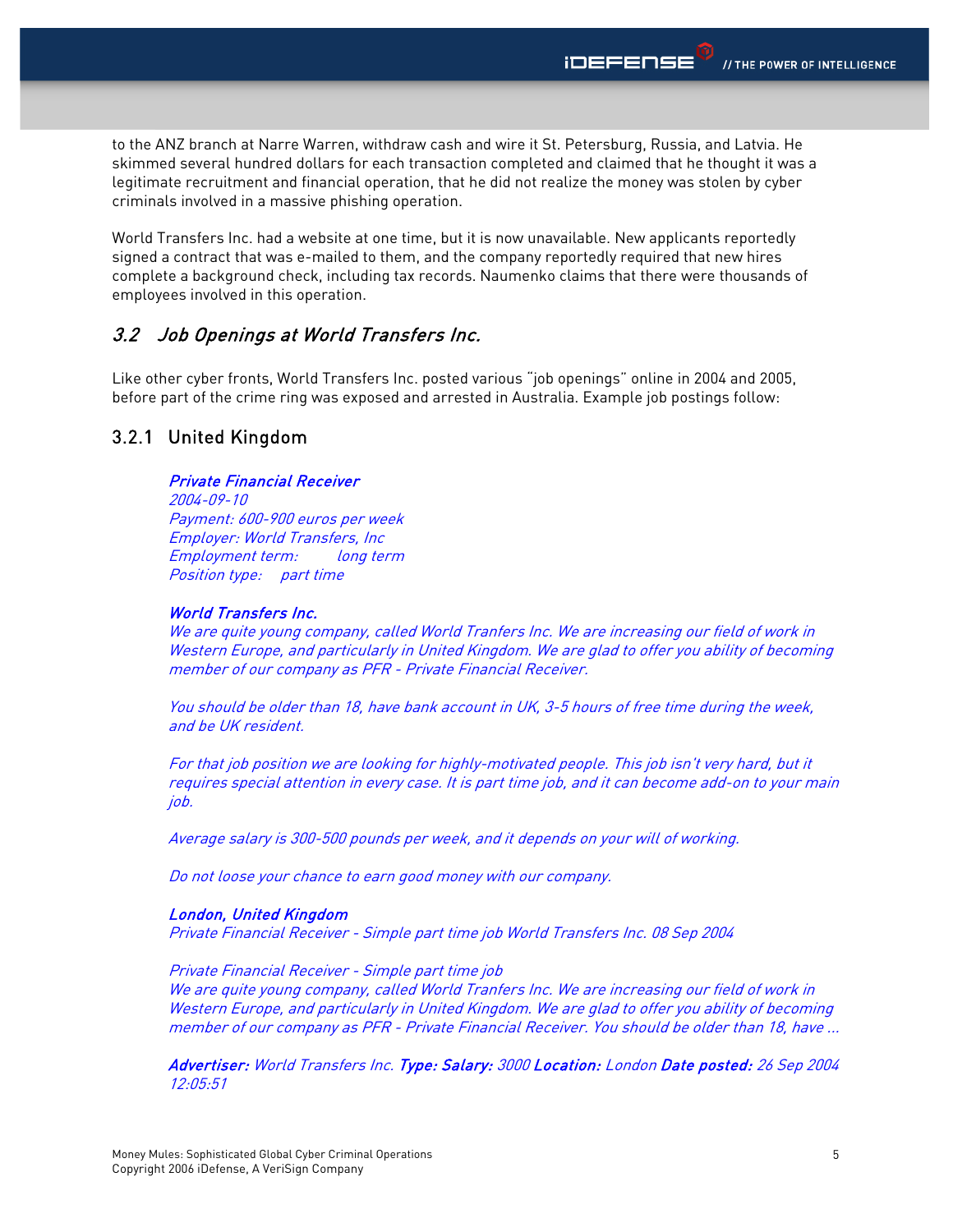### 3.2.2 Germany

#### Private Financial Receiver

*Организация*: World Transfers, Inc *Оплата*: 600-900 euros per week We are quite young company, called World Tranfers Inc. We are increasing our field of work in Western Europe, and particularly in Germany. We are glad to offer you ability of becoming member of our company as PFR - Private Financial Receiver.

You should be older than 18, have bank account in Germany, 3-5 hours of free time during the week, and be resident of Germany.

For that job position we are looking for highly-motivated people. This job isn't very hard, but it requires special attention in every case. It is part time job, and it can become add-on to your main job.

Average salary is 600-900 euros per week, and it depends on your will of working.

Do not loose your chance to earn good money with our company. Thanks you for your attention, if you are interested in our offer please visit our website at http://www.world-transfers.biz . Here you can get more info about our company, our vacancies, and ask us any questions you have.

Note the various misspellings and grammatical errors in these job announcements. For example, the opening sentence incorrectly says, "We are quite young company," and the company name is misspelled as "Tranfers" rather than "Transfers." In addition, would-be applicants are warned not to "loose your chance to earn good money." Both circumstances point toward a sloppy, non-English-speaking attacker, as is often seen with "419"-type scams and other online content created by criminals.

WHOIS data for the former World Transfers Inc. domain provides several clues as to the operation's scope. Contact information for http://www.world-transfers.biz follows:

Domain Name: WORLD-TRANSFERS.BIZ Registrant Name: Joseph Miller Registrant Organization: World Transfers Registrant Address1: World Trade Center Building, Registrant Address2: 36th St., Suite 1863 Registrant City: Commercial Area Marbella Registrant Country: Panama Registrant Country Code: PA Registrant Phone Number: +507.2051923 Registrant Email: shipper9999@yahoo.com

Billing Contact Name: Alex Polyakov Billing Contact Organization: Pilot Holding LLC Billing Contact Address1: 1105 Terminal way Billing Contact Address2: Suite #202 Billing Contact City: Reno Billing Contact State/Province: NV Billing Contact Postal Code: 89502 Billing Contact Country: United States Billing Contact Country Code: US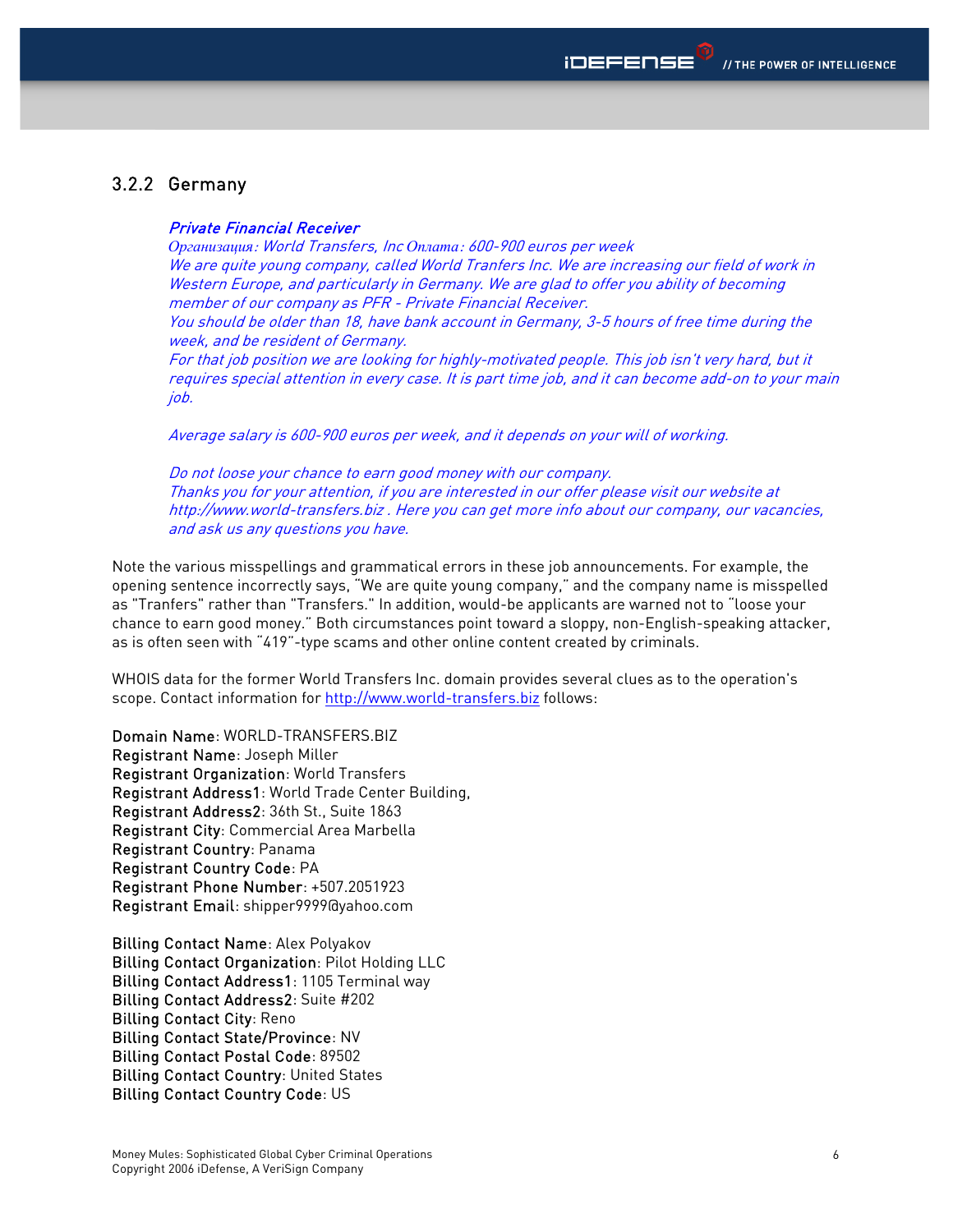#### Billing Contact Phone Number: +1.8886164598 Billing Contact Email: sales@bbasafehosting.com Domain Registration Date: Thu Sep 02 01:59:56 GMT 2004

Of particular interest are the billing contact e-mail and the domain registration date, shown in red above. This reveals that the domain was registered in early September 2004, when the cyber front was likely open for business. The e-mail address led iDefense to another cyber front, BBA Safe Hosting.

## 3.3 "BBA Safe Hosting"

BBA Safe Hosting is a seemingly legitimate hosting organization affiliated with many of the cyber fronts. Queries for the e-mail address of sales@bbasafehosting.com shows all relevant results are directly related to fraud warnings and discussions. As a result, BBA Safe Hosting may also be a front or widely exploited by organized criminals to host cyber fronts.

BBA Safe Hosting had a well-developed, professional-looking website with both English and Russian versions: The cached Russian version of the website (a screenshot of which follows) points to a Las Vegas address:



"BBA Safe Hosting" Russian website showing Las Vegas connection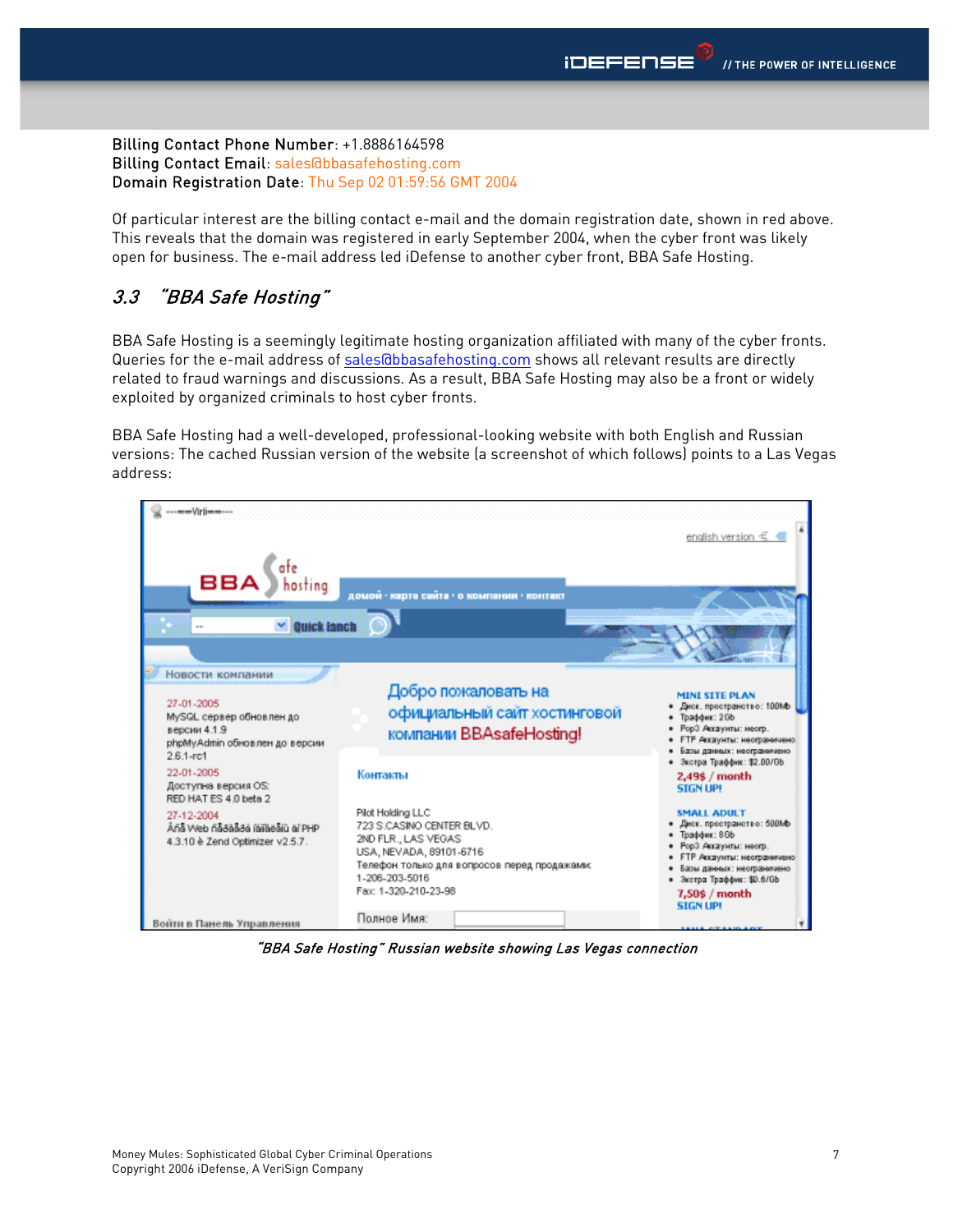| ---==Vrij==---                                                                                                                                                                                                                                                                                                            |                                                      |                                                                                                       |  |  |  |  |  |
|---------------------------------------------------------------------------------------------------------------------------------------------------------------------------------------------------------------------------------------------------------------------------------------------------------------------------|------------------------------------------------------|-------------------------------------------------------------------------------------------------------|--|--|--|--|--|
| qu <sub>st</sub> ro                                                                                                                                                                                                                                                                                                       |                                                      | STUDIO<br>E B<br>баннер<br>РАЗРАБОТКА ЧМНЫХ САЙТОВ<br>гv<br>друг<br><b>UKRAINE</b>                    |  |  |  |  |  |
| رها،Find $\rm Host.biz$                                                                                                                                                                                                                                                                                                   |                                                      |                                                                                                       |  |  |  |  |  |
|                                                                                                                                                                                                                                                                                                                           | Обзор в мире хостинга                                |                                                                                                       |  |  |  |  |  |
| Быстрый поиск                                                                                                                                                                                                                                                                                                             | <<< вернуться на главную страницу                    |                                                                                                       |  |  |  |  |  |
| информация о компании BBA<br>Цена<br>\$/месяц<br>agpec:Pilot Holding LLC 1105 Terminal Way Suite 202 Reno, Nevada<br>(не более)<br>89502<br>Место (не<br>M6<br>телефон:1-888-616-45-98<br>менее)<br>факс:1-320-210-23-98<br>Платформа<br>не важно<br>e-mail: sales@bbasafehosting.com<br>url: http://bbahost.com<br>найти |                                                      |                                                                                                       |  |  |  |  |  |
| Подробный поиск >>>                                                                                                                                                                                                                                                                                                       |                                                      | пакет костинга                                                                                        |  |  |  |  |  |
|                                                                                                                                                                                                                                                                                                                           | название:                                            | mini                                                                                                  |  |  |  |  |  |
| Web инструиенты<br>Регистрация хостера                                                                                                                                                                                                                                                                                    | описание:                                            | Очень качественный хостинг по умеренным ценам<br>- вам понравится сервера быстрые и<br>незагруженные. |  |  |  |  |  |
| Вход для хостера                                                                                                                                                                                                                                                                                                          | платформа:                                           | Unix                                                                                                  |  |  |  |  |  |
| рассылка новостей                                                                                                                                                                                                                                                                                                         | страна размещения<br>сервера:                        | Russia                                                                                                |  |  |  |  |  |
| ваш e-mail                                                                                                                                                                                                                                                                                                                | тип:                                                 | Co-location                                                                                           |  |  |  |  |  |
|                                                                                                                                                                                                                                                                                                                           | цена/месяц:                                          | 2.49\$                                                                                                |  |  |  |  |  |
|                                                                                                                                                                                                                                                                                                                           | стоимость<br>подключения:                            | 5\$                                                                                                   |  |  |  |  |  |
| oip providers list - extensive                                                                                                                                                                                                                                                                                            | место на диске:                                      | 50Mb, при превышении 0\$/Mb                                                                           |  |  |  |  |  |
| atalogue of voip providers                                                                                                                                                                                                                                                                                                | траффик за месяц:<br>POP3 boxes:<br>POP3 forwarders: | 1Gb, при превышении 1\$/Gb                                                                            |  |  |  |  |  |
|                                                                                                                                                                                                                                                                                                                           |                                                      |                                                                                                       |  |  |  |  |  |
|                                                                                                                                                                                                                                                                                                                           |                                                      |                                                                                                       |  |  |  |  |  |

Another BBA Safe Hosting-related website (a screenshot of which follows) points to a Reno, NV address:

BBA Safe Hosting Website with Reno, Nevada address

WHOIS data for bbasafehosting.com indicates that it was last updated in June 2005, but that the domain was created in January 2003. This indicates that the cyber-front may have been operational for two years or longer. Though WHOIS data states that the country of registration is the Virgin Islands, the web page says that the server is located in Russia.

### 3.4 International Trading Company (ITC)

Another suspected cyber front, "International Trading Company" (ITC), was also found by looking for additional examples of the sales@bbasafehosting.com e-mail address. An archive of this website was saved by Archive.org before it was shut down Sept. 26, 2004. It is available online at http://web.archive.org/web/20040926021044/ http://www.itradingcompany.com/.

One ITC job posting states:

At the end of each month transaction manager's commission comes to 10,7 % of total amount processed. The commission will be sent to the manager's bank account or by money order (if bank account is not available). In case of money order transaction the commission rate comes to 10% of total amount processed.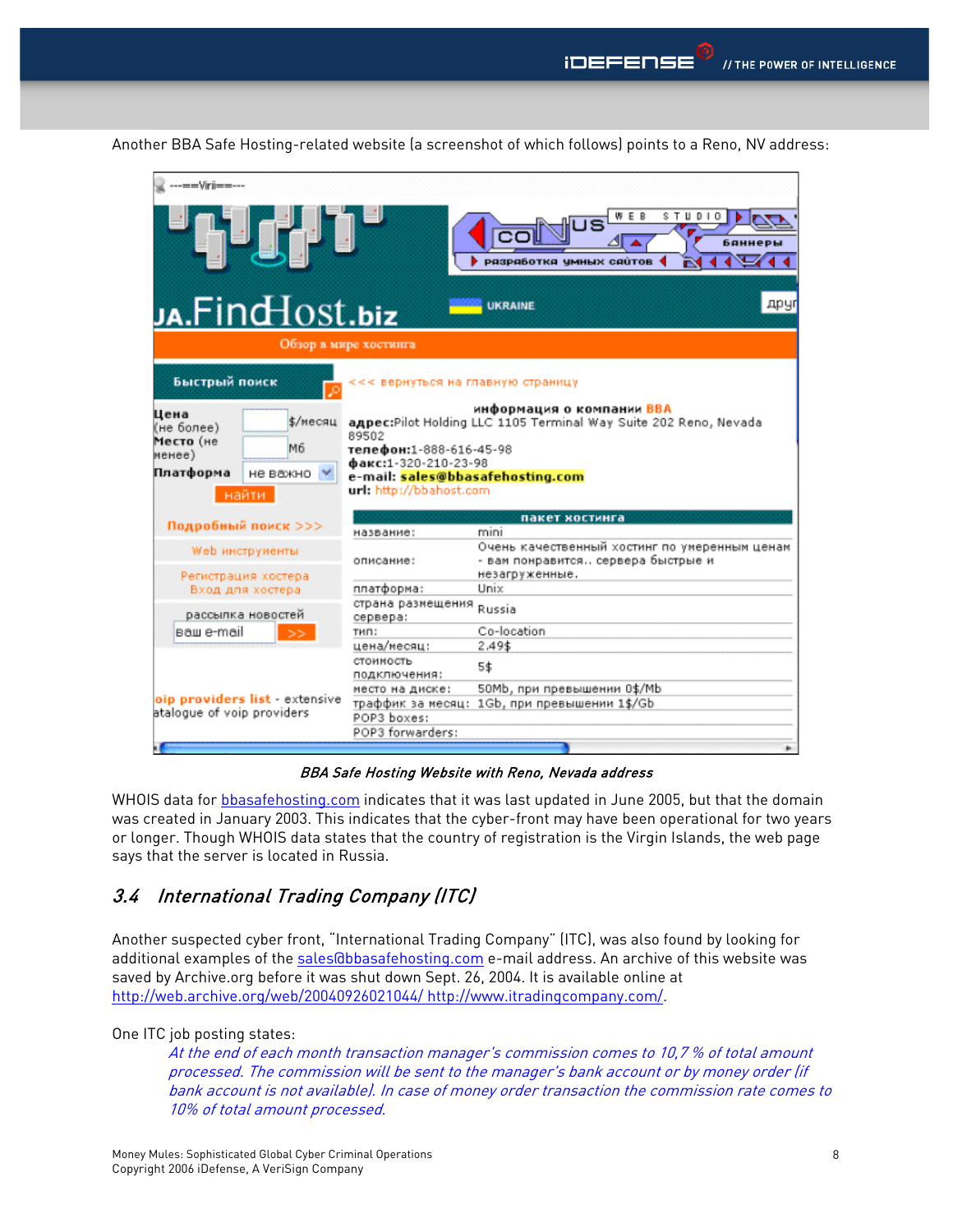Another ITC job posting (shown below) promises a salary of \$2,000-3,000 for the first month, followed by a salary of \$6,000 a month with bonuses for just 3-4 hours of work a day. If a person works 30 days a month for four hours a day, that works out to \$50 an hour:

#### 3.4.1 United States

Work at Home Financial manager - (US-IL-Chicago) Min Education: High School

Jobcode: JQ4DB5Y85W61G1Q772

ITC (International Trading Company) is one of the biggest finance companies inEurope. We provide our services for litte over 3 years in different european countries.Now we have opened a new branch of our business in USA.Our company is a door between 2 continents. We help people to make their business succeed, providing our clients with personal agents in countries they need.What you will need to do: Huge part of our clients are traders of different small things (from clothes to car parts). They need to sell things in the USA, but they don't have an opportunity to run their business well with REAL income. You ask why? Because of huge taxes they have to pay. You ask: "But how I can help them? !"You will work like a personal financial manager. In other words you will receive PayPal, money orders/checks and send money to our company's account. What we offer: salary (first month 2000-3000\$, then ~6000\$/month)+ bonuses If you are ready to spend 3-4 hours a day to receive/manage funds from our clients, please contact our administrator via email (resume ait company.us). please, do not call, due to lines are busy. Required Skills: -Legal Age-PC with everyday e-mail access-telephone-verified PayPal with out limits of withdrawbanking account\*relocation is not required International Trading Company.

A college student victimized by the aforementioned scam reveals how the ITC operation worked in the following forum post:

Like most college graduates and hard working low income people, part-time jobs are essential to get through the month or week. www.itradingcompany.com(ITC) is a website offering part-time jobs for people as what they call correspondence managers(CM). They claims to be a New York based company originally from London. This company claims to sell goods of all kinds such jewelry, TV's, radio's, furniture, etc.... These jobs are offer at careerbuilder.com and jobcity.com. Once a person is hired he/she is responsible for cashing cashiers/or personal checks and send the money to other ITC representatives. These checks are cashed at check cashiers company's like PAYDAYLOANS, ACED CHECKS CASHED, where you may feel comfortable to do so since they verify that funds are available. ITC rep's are supposed to send items to people who paid for them but they don't. The catch is, all the items are on ebay and people buying these items are not aware they are speaking with an ITC rep. The ITC rep gives the correspondence manager's name and address to the ebay buyer and the CM(correspondence manager) has no idea this is going on. ITC does not send the bought item and they simply ignore emails of the buyer and scam them for they're money. The CM is then contacted by the buyer and is completely unaware that this is going on. When the ITC CM contacts ITC he/she is simply ignored and left to deal with the ebay buyer. If any of the checks cashed by the CM are blocked or bounced after money has been sent, ITC simply ignore the CM(correspondence manager) and makes them take the blame for the money.

I have been personally victimized this company as a CM and no one seems to be able to do much about it. if any has any idea on what i should do get in contact with me. Any ebay customer who have been scammed like this please contact me. The FBI will no pay much attention to my case because the dollar amount isn't worth their time. I want to stop these scammers. Their website is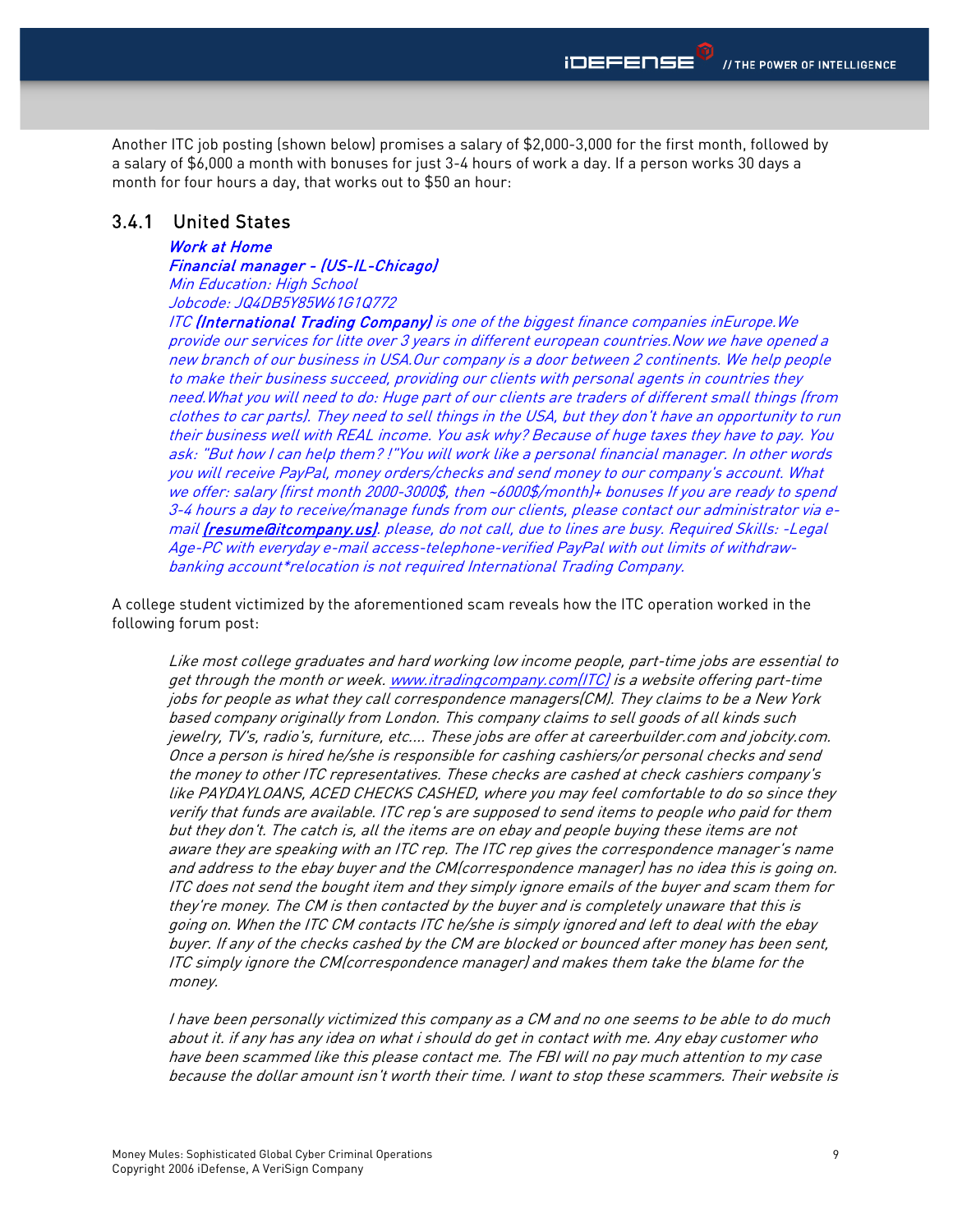still up and running and unsuspecting correspondence managers and ebay buyers are being ripped off.

ITC money mules thought they were working for a company that cashed cashier and personal checks, sending funds to other ITC representatives. WHOIS data shows that the domain itradingcompany.com was created in June, 2004, while the domain itcompany.usd was created in October 2004 and registered in Chicago with a registrant e-mail address in Russia: fate13@nm.ru. WHOIS data for a related website, safedns.biz, shows another reference to Pilot Holding LLC (Reno, NV), which continually appears in this particular series of websites and registrations.

| Получение аттестата :: Партнерская программа :: Стат                                                                                        |                                                                                               |  |  |  |                                                                                                  |  |
|---------------------------------------------------------------------------------------------------------------------------------------------|-----------------------------------------------------------------------------------------------|--|--|--|--------------------------------------------------------------------------------------------------|--|
| WMID #not logged in [5]<br>Проверить аттестат WM идентификатора                                                                             |                                                                                               |  |  |  |                                                                                                  |  |
| Введите WM идентификатор                                                                                                                    | Проверить аттестат                                                                            |  |  |  |                                                                                                  |  |
| <b>WM-идентификатор</b>                                                                                                                     | 307853387429                                                                                  |  |  |  |                                                                                                  |  |
| Дата регистрации в системе:                                                                                                                 | 29 Июля 2002 года                                                                             |  |  |  |                                                                                                  |  |
|                                                                                                                                             | Проверить наличие претензий или отзывов в<br>арбитраже<br>• Посмотреть аттестационную историю |  |  |  |                                                                                                  |  |
| Название проекта, имя в Сети:                                                                                                               | <b>Pilot Holding LLC</b>                                                                      |  |  |  |                                                                                                  |  |
| Владелец идентификатора обладает следующий аттестатом:                                                                                      |                                                                                               |  |  |  |                                                                                                  |  |
| Персональный<br>выдан 8 Января 2004 года идентификатором<br>WMID#091239753144 WMService - Украина<br>аттестат                               |                                                                                               |  |  |  |                                                                                                  |  |
| Владелец идентификатора имеет следующие аттестационные права:                                                                               |                                                                                               |  |  |  |                                                                                                  |  |
| Право выдачи<br>• есть<br>начальных аттестатов<br>Владелец идентификатора прикрепил к своим аттестатам следующие свои WM<br>идентификаторы: |                                                                                               |  |  |  |                                                                                                  |  |
|                                                                                                                                             |                                                                                               |  |  |  | 307853387429 Pilot Holding LLC(Pilot Holding LLC)<br>716418637635 Pilot Holding LLC(WEBMONEY.NU) |  |
| Персональные данные владельца АТТЕСТОВАННОГО идентификатора:<br>проверено<br>Статус владельца « Директор юридического лица                  |                                                                                               |  |  |  |                                                                                                  |  |

It appears the Pilot Holding LLC group, that had addresses listed in Las Vegas and Reno, Nevada, also had an account with the Russian "Passport WebMoney" service, which may have been used to launder monies obtained by the group

### 3.5 Planett-Design.com

Planett-Design.com is a fraudulent Web design company (now offline) that sought to do illegal funds transfers using mules.

Various victim postings concerning planett-design.com show the same WHOIS contact of sales@bbasafehosting.com, which was covered in last week's report. Selected text from a victim posting follows: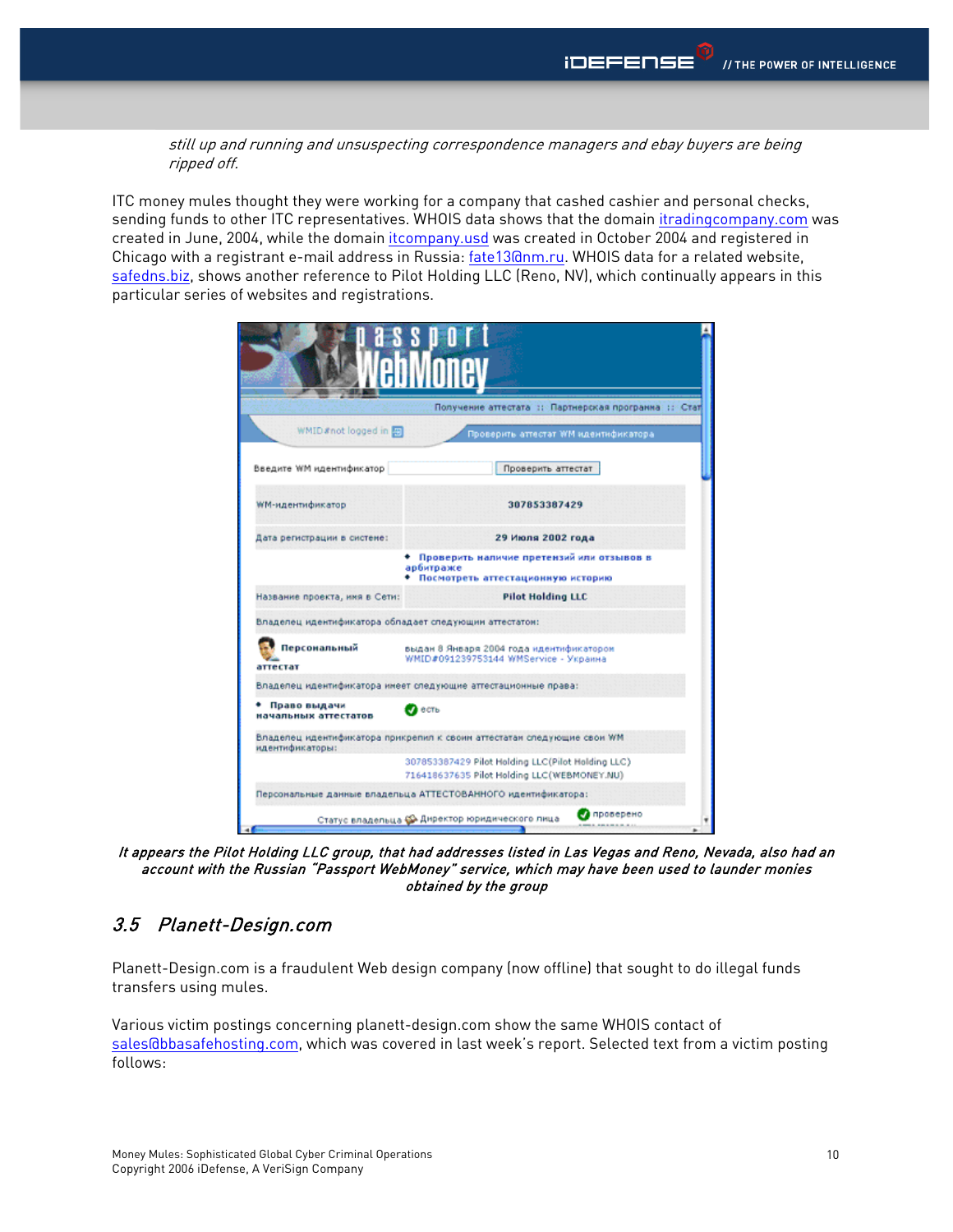From: <christopheberton11@yahoo.it> To: <emailaddress> Sent: Sunday, 19 December, 2004 7:00 Subject: Hello Friends

Hello emailaddress

You can earn from \$300 to \$2000 per week easily !

You shouldn't invest or purchase anything, it will not cost even \$1 for you You should just spend some time, about 1-2 hours per day and even in the first week you will start to receive your earned money.

If you are interested in that, just write us to the following e-mail artur@freelance-biz.info . It is obligatory to indicate in the letter what country are you from and we will send you a detailed description how you can earn those money.

Sincerely yours, Artur Vovan

Your mail is emailaddress Your fax

A reply from "Artur Vovan" said the following:

Hello firstname,

Sunday, December 19, 2004, 12:24:05 AM, you wrote:

XY> please send me more information. XY> I live in country. Thank you for the interest to our proposal.

Our company www.planett-design.com produces different programs, web sites and scripts for the Internet and a lot of other things. We constantly seek more convenient kinds of payment for our clients. A lot of our clients want to pay for the services through payment system www.paypal.com, it is the best and the easiest way for the clients to pay for our services, but unfortunately www.paypal.com company refuses to work with the eastern Europe countries and we seek a representative in one of the countries with which paypal works. We will offer you 20% from the money turnover on your paypal account, in average the turnover totals about \$1500-4000 per week and you can easily earn \$300-800 per week. Our company develops very fast and money turnover will constantly raise.

If you are interested we are waiting for your reply and we'll send you more detailed description how all of it will be working.

In the future please use the following e-mail artur@planett-design.com for correspondence.

Best regards, Artur Vovan, artur@planett-design.com

Source: http://www.joewein.de/sw/fraud-planett-design-com.htm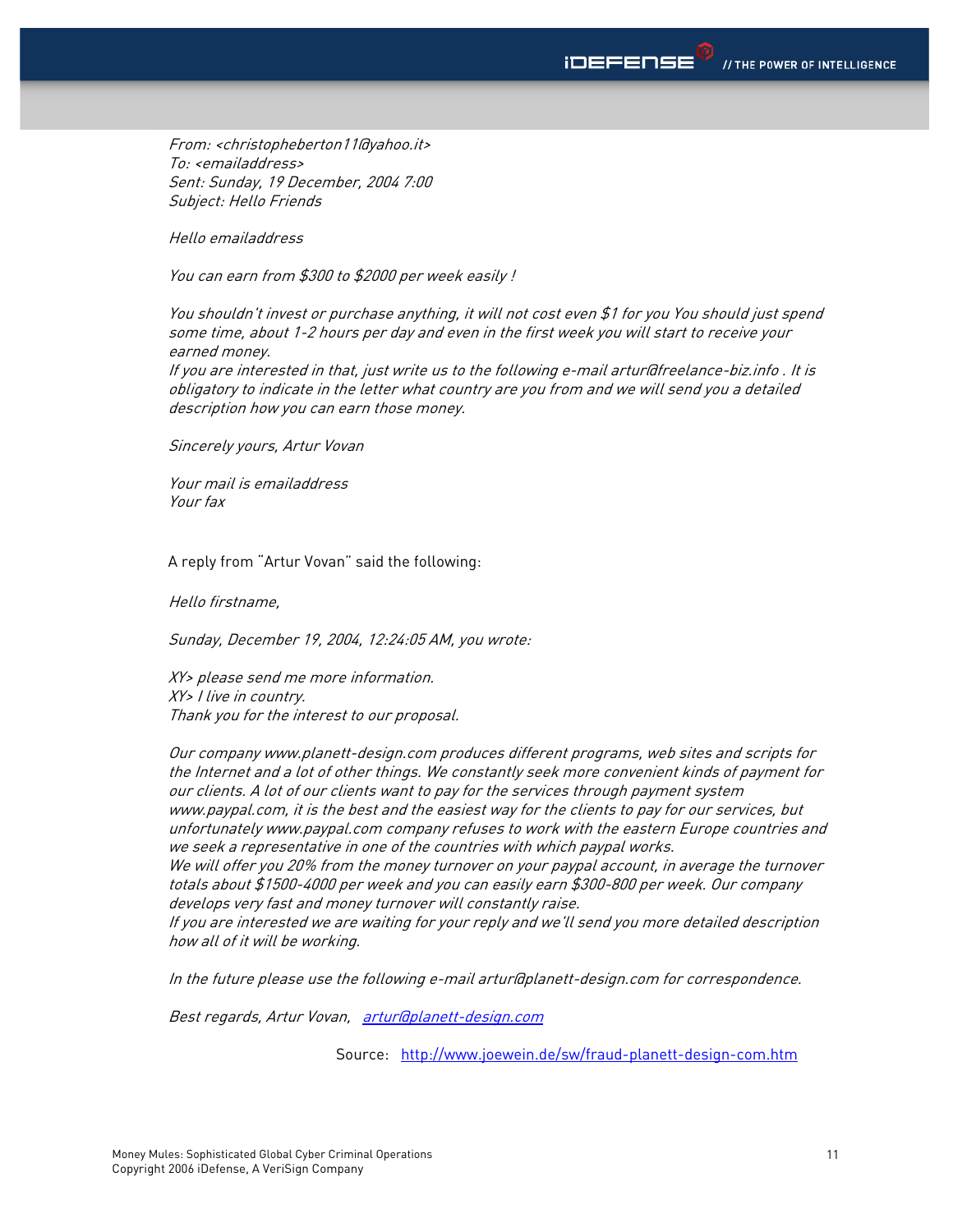WHOIS information for Planett-Design.com shows Artur Vovan as the official registrant and the location as 6 Okipna Street, Kiev, Ukraine. Vovan also has an alleged German e-mail address of "Vovan, Artur kunihikosim@yahoo.de."

The technical contact information for Planett-Design.com is the same Reno, Nevada contact and address information as that of World-Transfers.biz.

> Technical Contact: Polyakov, Alex sales@bbasafehosting.com 1105 Terminal way Suite #202 Reno, NV 89502 US +1.8886164598 Fax: +1.3202102398

 Record last updated on 17-Dec-2004. Record created on 17-Dec-2004.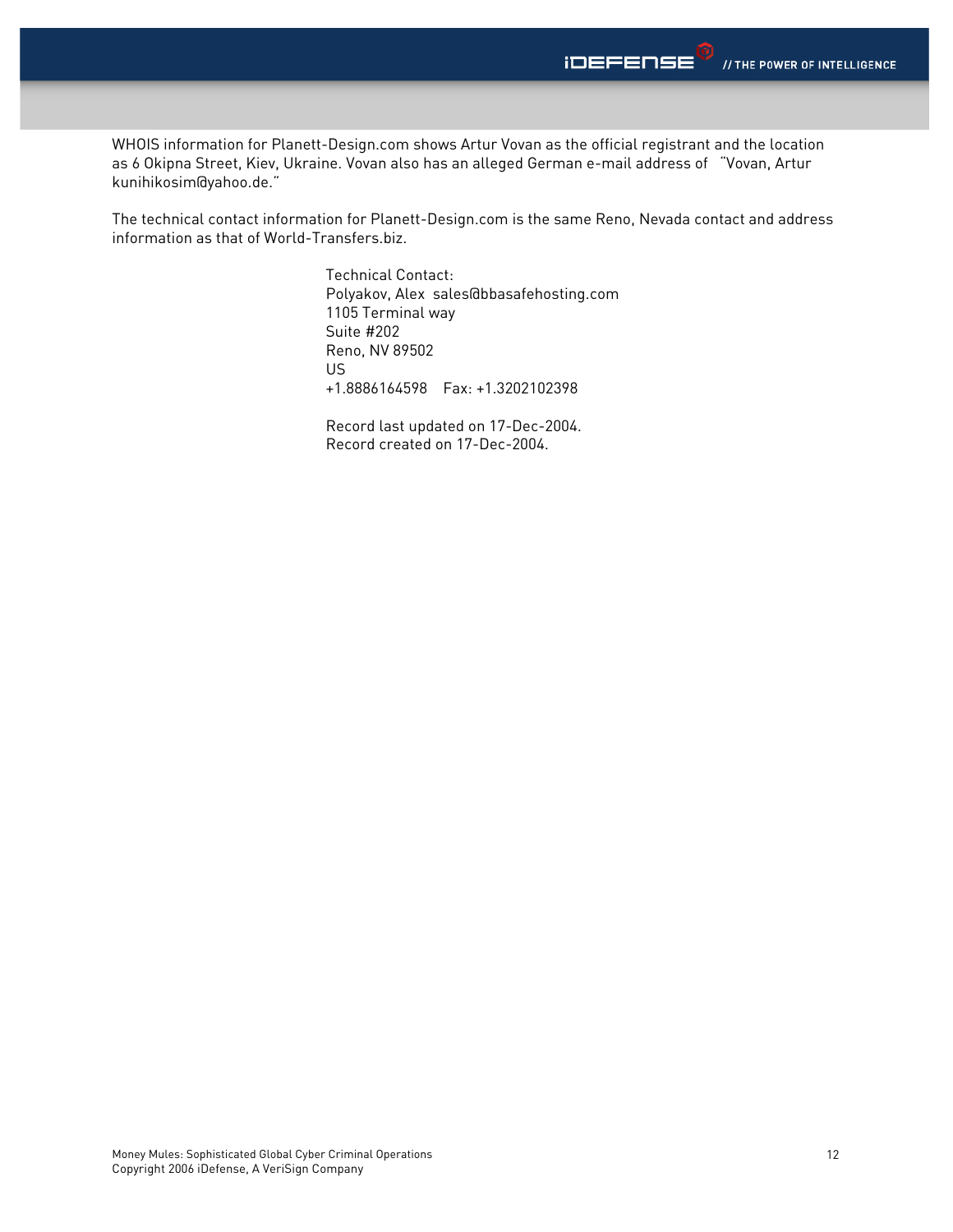

A cached copy of the Planett-Design.com webpage follows:



Cached version of Planett-Design.com website

Contact information follows:

Contact: support@planett-design.com artur@planett-design.com Phone: +38 (044) 239–2490 Address: 04070 Kyiv, Ukraine, Voloska, 20, Suite 76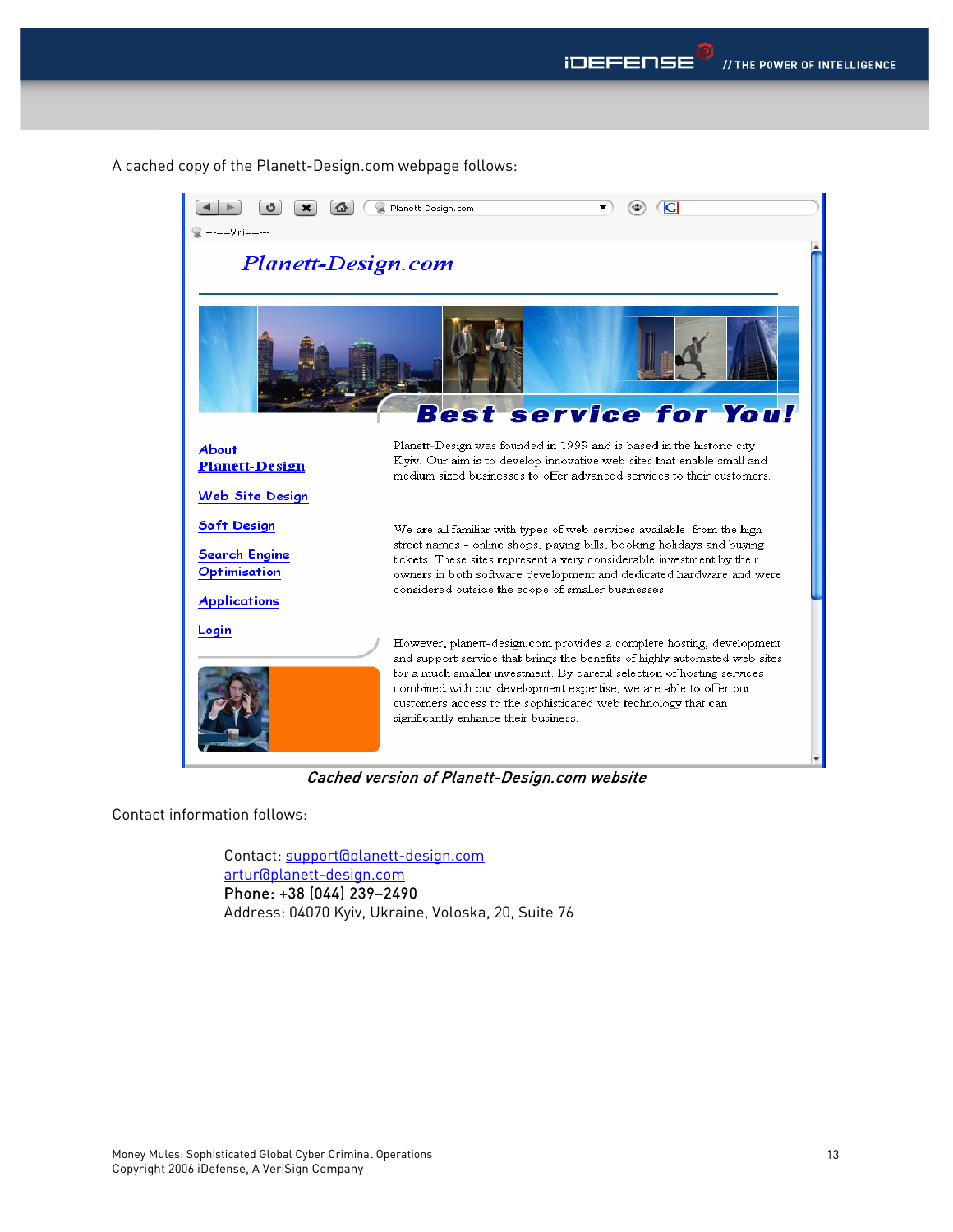Interestingly enough, the phone number listed, +38 (044) 239–2490, is the same as the fax number for another organization in Kiev, the "Economics Education and Research Consortium" (EERC).

> Economics Education and Research Consortium (EERC) vul. Voloska, 10, room 406 04070 Kyiv Ukraine Tel: 380-44- 239-2494 Fax: 380-44-239-2490

e-mail: eerc@eerc.kiev.ua www.eerc.kiev.ua

The EERC is listed as a Higher Education Support Program of the Open Society Institute, which is located in New York. The Open Society Institute says on its website that it is part of the Soros Foundations Network.

Either the EERC has inherited the same phone number that once belonged to Planett-Design.com, or the latter's registration was totally fraudulent. A program in economics education and research was actually involved in the Planett-Design criminal enterprise. It is unknown whether there is any association at all between these entities or whether this is simply a case of a phone number being reassigned.

### 3.6 ChildrenHelpFoundation.com



ChildrenHelpFoundation.com scam, June 15, 2005 screen shot

 iDefense recently obtained an e-mail solicitation from a group calling itself the "ChildrenHelpFoundation.com," billed as a so-called "Internacional [sic] Charitable Fund." The group says that its mailing addresses are in Moscow, Russia and Riga, Latvia. The group is clearly a cyber front playing on people's sympathy for less-fortunate children.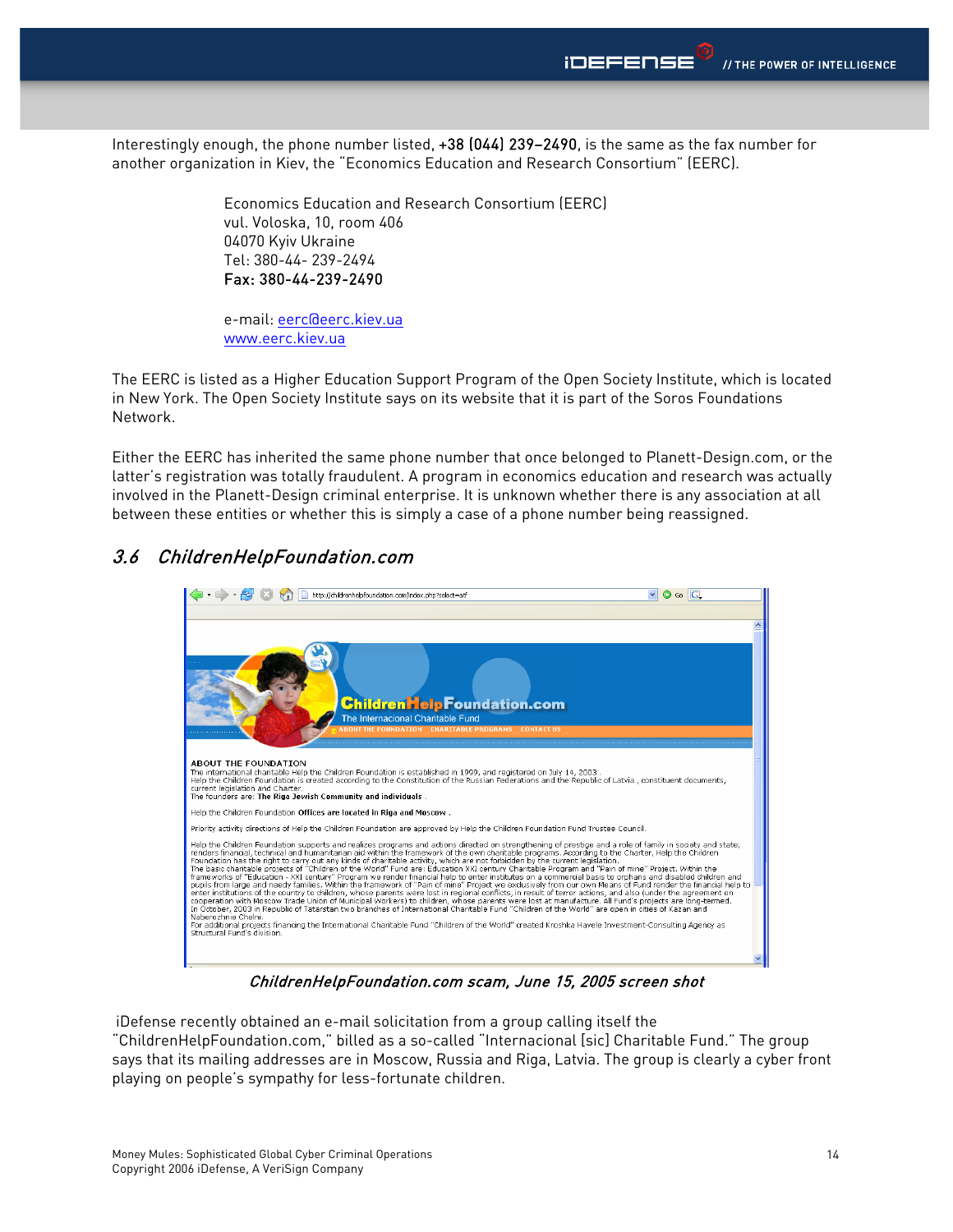In a section titled "Charitable Programs," the scam artists' English grammar is so terrible that it appears they simply may have cut and pasted a machine translation onto the website:

#### CHARITABI F PROGRAMS

The "Education XXI - Century" Program

The purpose of the program is assistance to growing up generation in education, science, culture, to form aspiration to receive higher or special secondary education and occupation required by modern conditions.

The tasks of the program are - Help the Children Foundation renders the social and financial aid to enter institutions and colleges to companies and individuals by concluding contract with them the about rendering of the social and financial aid. This project gives an opportunity to all age children categories studying in various type of schools from the 1-st to the 10-th forms to enter institutions and colleges on a commercial basis after graduating from school at the minimal family expenses.

The **basic financial** idea of the project consists that with certain age of the child the relatives determine the sum planned on payment for studying of the child in institution or college. Tariff rates are different in view of age of the child, the earlier payments are carried out, the sum is less. Ten tariff plans differ on size of a total sum of payment: from 30 up to 150 thousand roubles. In the period of payments recieving, and also in process of their accumulation the received money begins to produce a profit as interests. When the sum deposited to the Fund s account no any independent financial operations with accumulation made by the Fund. The accounts are opened in Sberbank of Russian Federation. All the charges of interests are made by bank.

At entering institution, according to made contract, student receives the sum of the stipulated social aid with the additional interests charged by Fund for several years (a minimum one Year).

Besides, the grants will be paid to the talented students extremely from own Fund's means.

All risks for safety of financial assets of Help the Children Foundation are incurred by the wellknown insurance companies

The domain for ChildrenHelpFoundation.com, notably, is registered in Panama:

Domain name: CHILDRENHELPFOUNDATION.COM

 Administrative Contact: Inc, Panama, PanaHOST info@bulok.net 6 , Grouce st. Zigna, 3471 **PA** PA +507.349471631 Fax: +507.349471631

The domain was created March 31, 2005. The group says that it was established in 1999 and registered as a charity in July 2003. Besides offices in Riga and Moscow, the group says it has also opened two branches in the Republic of Tatarstan.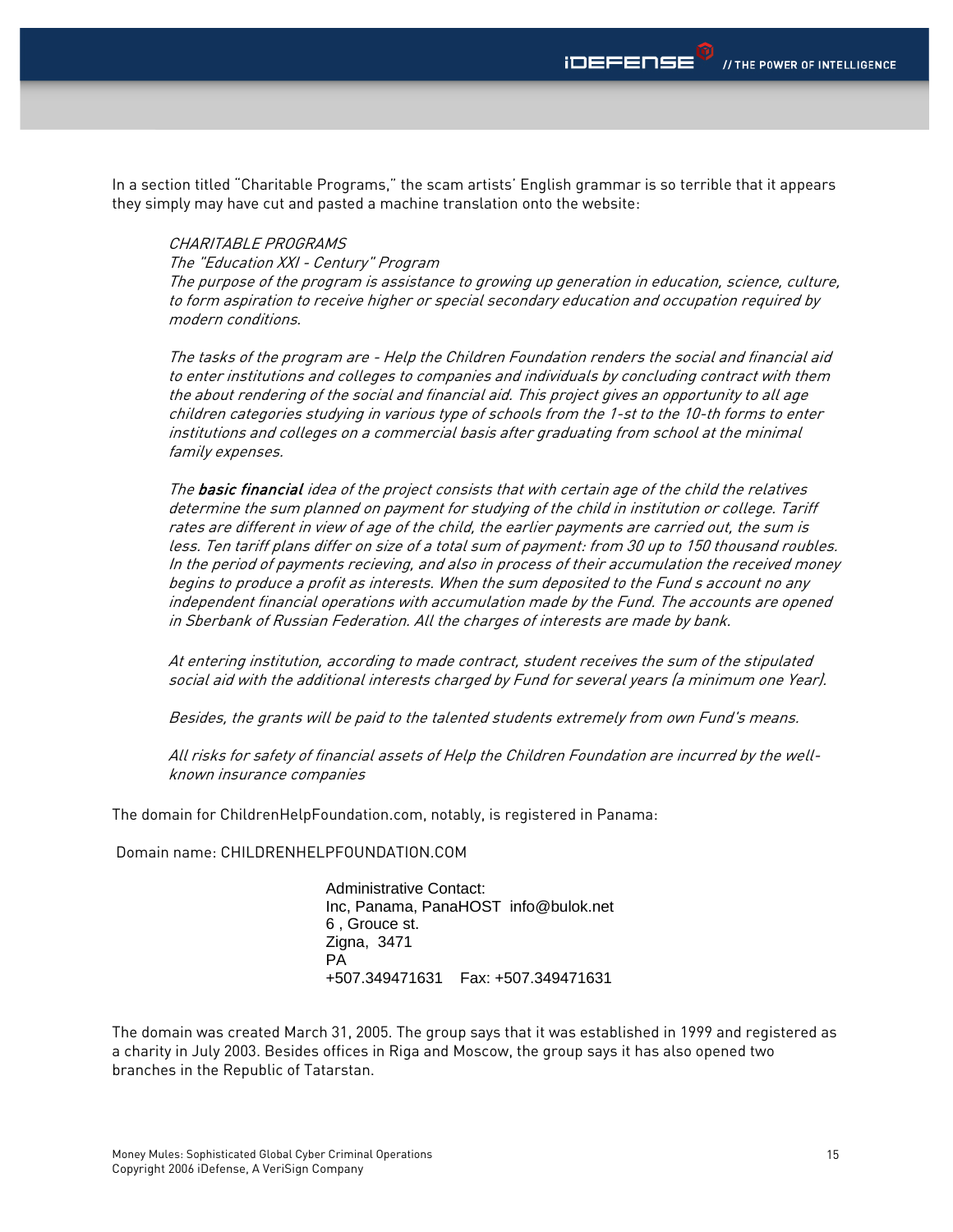The June 2005 e-mail solicitation for money mules for ChildrenHelpFoundation.com appears as follows:

International Help the Children Foundation (Latvia) is looking for a proactive and responsible person to fill in the part time Collections Manager. Your essential responsibilities will be to manage the receipt of payments from our US and Canadian benefactors into your bank account and further transfer the monies to our accounts under the supervision of our Collections Executive. This position requires some aptitude with numbers and a great degree of financial discipline. You should also be a good communicator, since most of the business communications is done over phone/fax/email.

Help the Children Foundation was established in 1999 to support and realize programs and actions directed on strengthening of prestige and a role of family in society and state; render financial, technical and humanitarian aid within the framework of own and international charitable programs. At the moment, we are initiating a joint Latvian - USA program to provide financial help to gifted kids from incomplete families.

Since we do not have a full time US representative yet, we are looking for proactive individuals to act as our collections managers in the Americas. This position is commission based, and would require no more than 2-5 hours per week to fulfill your duties. You will be receiving a 5% commission for each benefactor transfer that you forward to us. In example, if \$5000 is credited to your account, you will earn a commission of \$250.

If you feel that you fit for this position and would like to contribute to the better image of the United States abroad, as well as to better the life of the deprived children, please email us at ICanHelp@childrenhelpfoundation.com with your contact details and a few words about yourself.

## 4 Laundering Stolen Money

Accompanying the rapid increase in identity theft crimes is the appearance of numerous criminal cyber fronts used to launder stolen money. This section discusses another recent suspected money mules operation and shows some of the methods involved.

### 4.1 IFX Training Ltd.

One example of money laundering operation is IFX Training Ltd., which purports to be a work-from-home operation but uses a variety of illegal methods to launder money made maliciously.

#### 4.1.1 The IFX Job Search E-Mail

In the IFX job search operation, criminals solicit money mules via job announcement e-mails such as the following. In June 2005, iDefense obtained a suspicious e-mail from IFX Trading Ltd. The message was immediately considered suspicious because it offered a "simple" job with a "free" (presumably flexible) work schedule paying \$4,000 a month; a common promise in money mule job offers.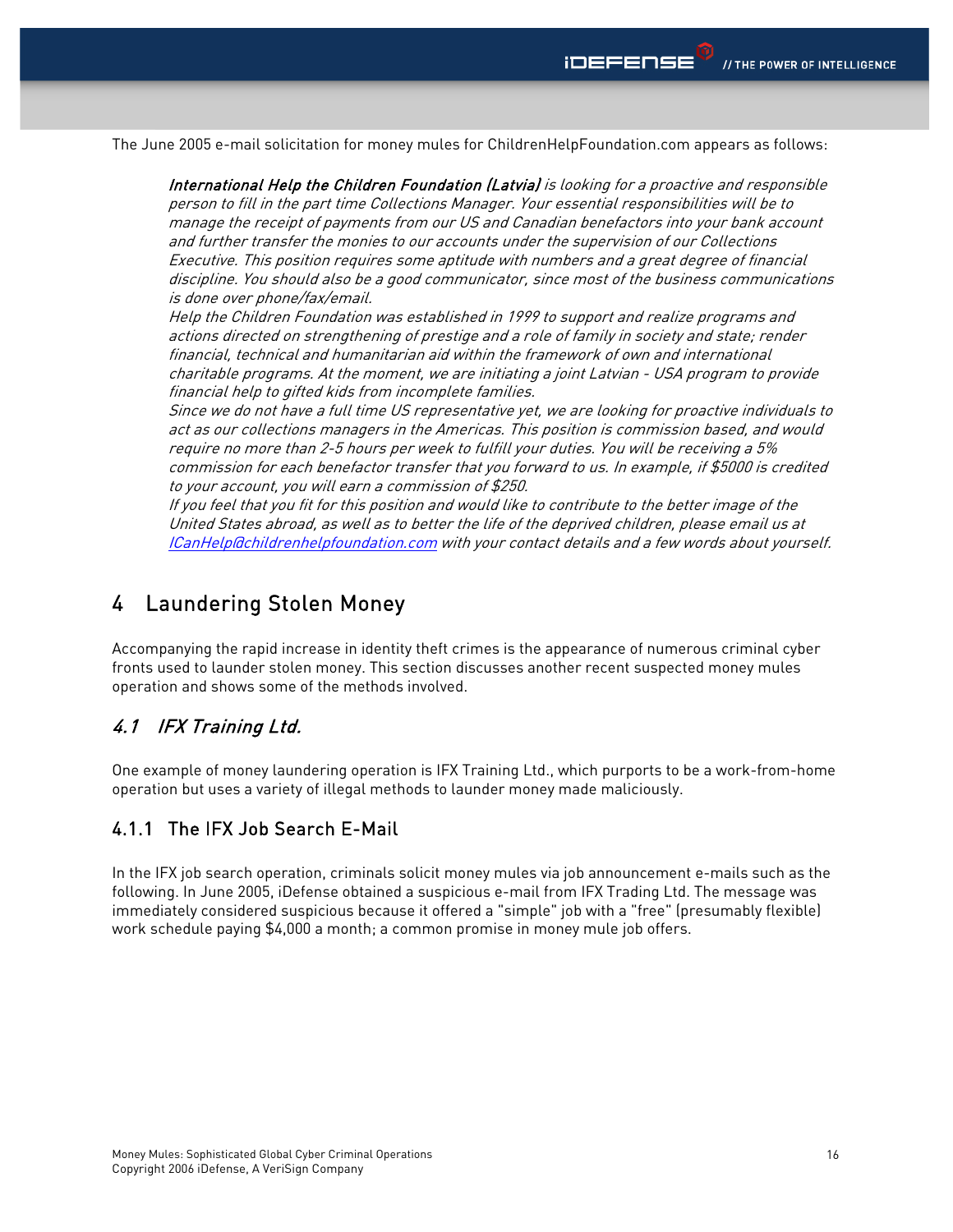

IFX Trading Ltd. Purported Job Announcement, June 15, 2005 (iDefense Intelligence Operations)

An inspection of the message's MIME header shows that the e-mail was actually received from YahooBB219042058037.bbtec.net (YahooBB219042058037.bbtec.net [219.42.58.37]) with a return path of ajc0gotk9u@orsi.tomsk.su.

Normally, a company would have its own e-mail server or something more secure than a Yahoo! account that is used for business communications. Additionally, the orsi.tomsk.su domain associated with the return path is invalid. Nevertheless, the tomsk.su portion of the e-mail indicates a possible Russian connection to this operation (Tomsk is a city in Russia, while the .SU top-level country domain, though nearly obsolete, is still retained by some users). Even at this early stage in the assessment, it already appears that "IFX Trading Ltd." is a cyber front operation promoting the use of money mules.

Cached copies of similar e-mails from the company have been posted to various newsgroups and e-mail addresses, including:

http://66.102.7.104/search?q=cache:tN13ParvZDgJ:www.mail-archive.com/bughttptunnel%40gnu.org/msg00070.html+%22IFXTRADE.NET%22&hl=en

http://66.102.7.104/search?q=cache:qg7U9VgXhsoJ:lists.gnu.org/archive/html/bug-gplusplus/2005- 06/msg00090.html+%22IFXTRADE.NET%22&hl=en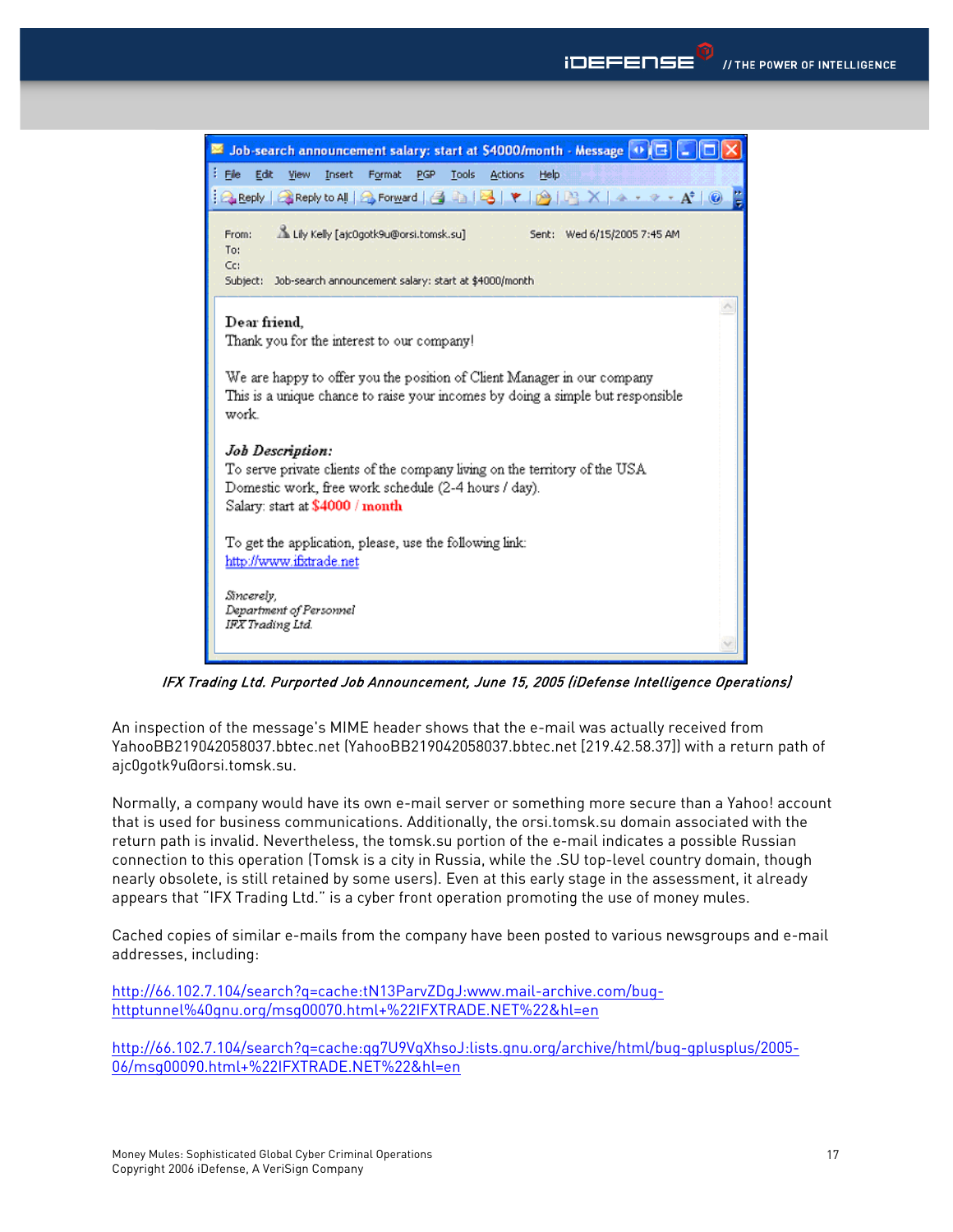### 4.1.2 The IFX Trading Ltd. Website Domain

WHOIS data reveals that this address is associated with a London domain belonging to IFX Trading Ltd. (ifxtrade.net). However, as seen with other cyber fronts, this information could easily be a faked or hijacked name and address.

#### Domain name: IFXTRADE.NET

4 Coleman Street London, 5JJ EC2R GB

#### Administrative Contact:

Nelson, John ifxtrade@supportwest.com 4 Coleman Street London, 5JJ EC2R GB +44.2738224515

#### Technical Contact:

Nelson, John ifxtrade@supportwest.com 4 Coleman Street London, 5JJ EC2R GB +44.2738224515

 Record last updated on 10-Jun-2005. Record expires on 24-Dec-2005. Record created on 24-Dec-2004.

#### Domain servers in listed order:

 NS1.TEENSJCASH.COM 219.234.219.61 NS2.TEENSJCASH.COM 219.234.219.61

Notably, the this domain was last updated on June 10, 2005, just five days before the job announcement e-mail was received. Former cyber front case studies have shown that e-mail is often received within days of a change to a cyber front website or registration.

The phone number associated with the WHOIS record for IFXTrade.net is no longer valid. The Administrative/Technical contact e-mail address, ifxtrade@supportwest.com, does not work either. Thus, it appears that, as expected, this information is probably forged or hijacked.

The two domain servers (teensjcash.com) are unrelated to the primary domain of ifxtrade.net, which is also suspicious. Registrant data for that domain, which has no website at the time of this writing, is for a registrant located in St. Joseph, Alaska. WHOIS information for Teensjcash.com shows that the domain's record was created on Feb. 24, 2005 and last updated on March 9, 2005.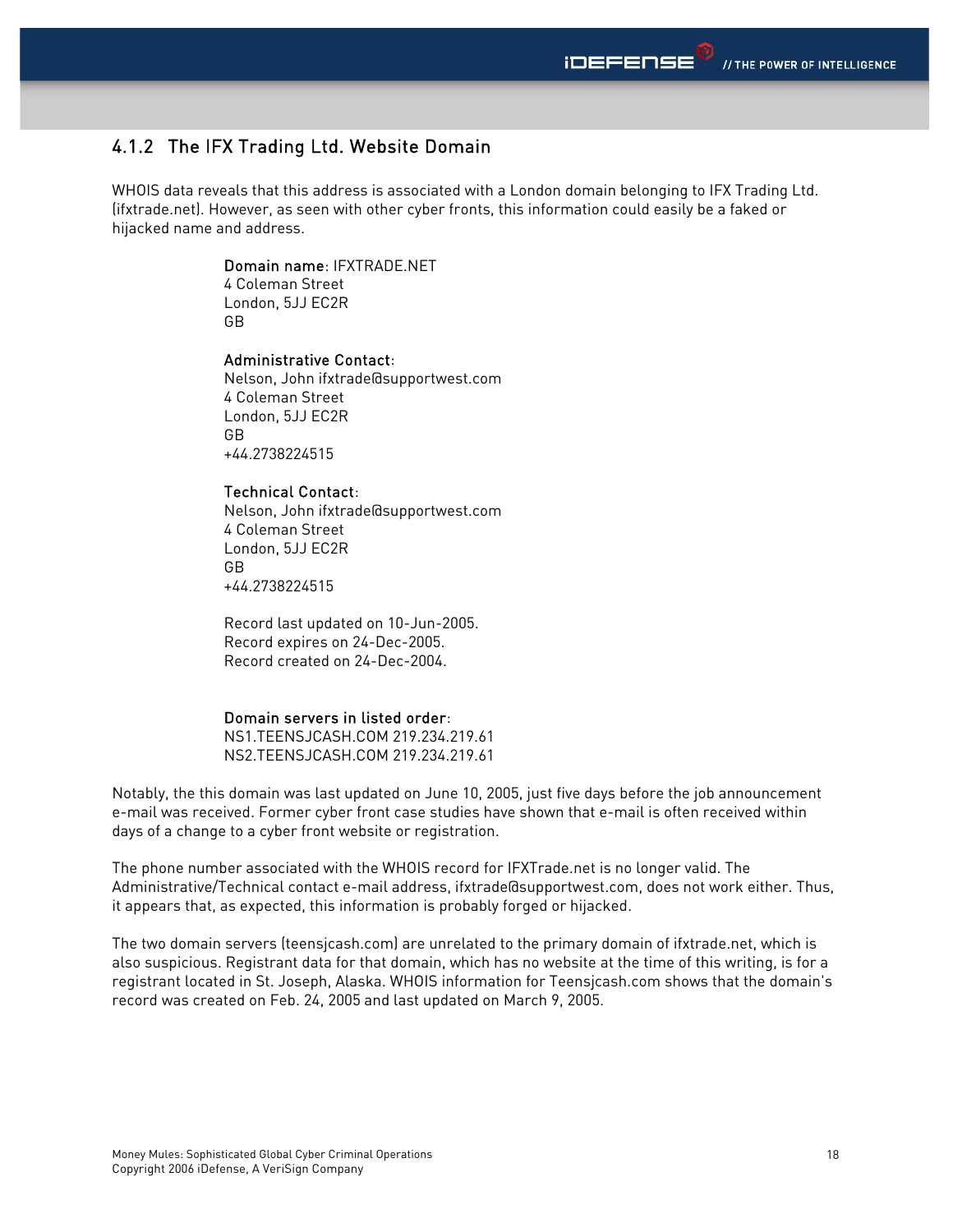### 4.1.3 Scam Alerts for IFXTRADE.NET and Similarity to Phishing

As it turns out, online scam alerts concerning IFX Trading Ltd. are already emerging. Two such postings can be found at http://ideceive.blogspot .com/2005/06/job-scam-ifxtradenet.html and http://www.dynamoo.com/diary/ transfergate-com-scam.htm.

The blogspot.com posting claims that the IFXTRADE.NET website is a "rip-off" of the ifxonline.net website. This, too, is a common practice; often, cyber front operations steal or otherwise abuse another company's name or identity. This is not unlike a phishing scam, where a website may be downloaded, modified and hosted on a hostile server for illicit gain. In this case, the potential victim received an e-mail on June 15, the same date as our sample, just days after the website was updated.

The second posting, on dynamoo.com, is about a company called "TransferGate Group." The author claims that this company is fraudulent, and the lengthy job description distributed by the company has all the earmarks of a money mule operation. As expected, the website (TRANSFERGATE.COM) does not work, and the contact information appears bogus, excluding the original temporary e-mail address used for spamming and soliciting potential money mules. The IFXTRADE.NET domain is listed by the dynamoo.com poster as one of several websites that are "clearly typosquatting or spam-related." The original Transfergate Group domain was reportedly hosted on a server in China at 211.158.6.105. The other websites, including IFXTRADE.NET, are implicated in this posting as possibly related to fraud operations:

- www.1cartoncigarettes.com
- www.Allmysuccess.com
- www.Allukrcharity.com
- www.Annytime.biz
- www.Antiquitaeten-gotthelf.com
- www.Cliport.com
- www.Emailpromo.us
- www.Goodz.biz
- www.Goodz.info
- www.Heathertips.com
- www.Ifxtrade.net
- www.Ivoryvaughan.com
- www.Lannygordon.com
- www.Mysavingtips.com
- www.Prioritet-2005.biz
- www.S-way.biz
- www.S-way.info
- www.Safepayment.biz
- www.Silverise.biz
- www.Broadcastemail.us
- www.Au-uk-usa.com
- www.A-i-k.com
- www.Tgbabez.com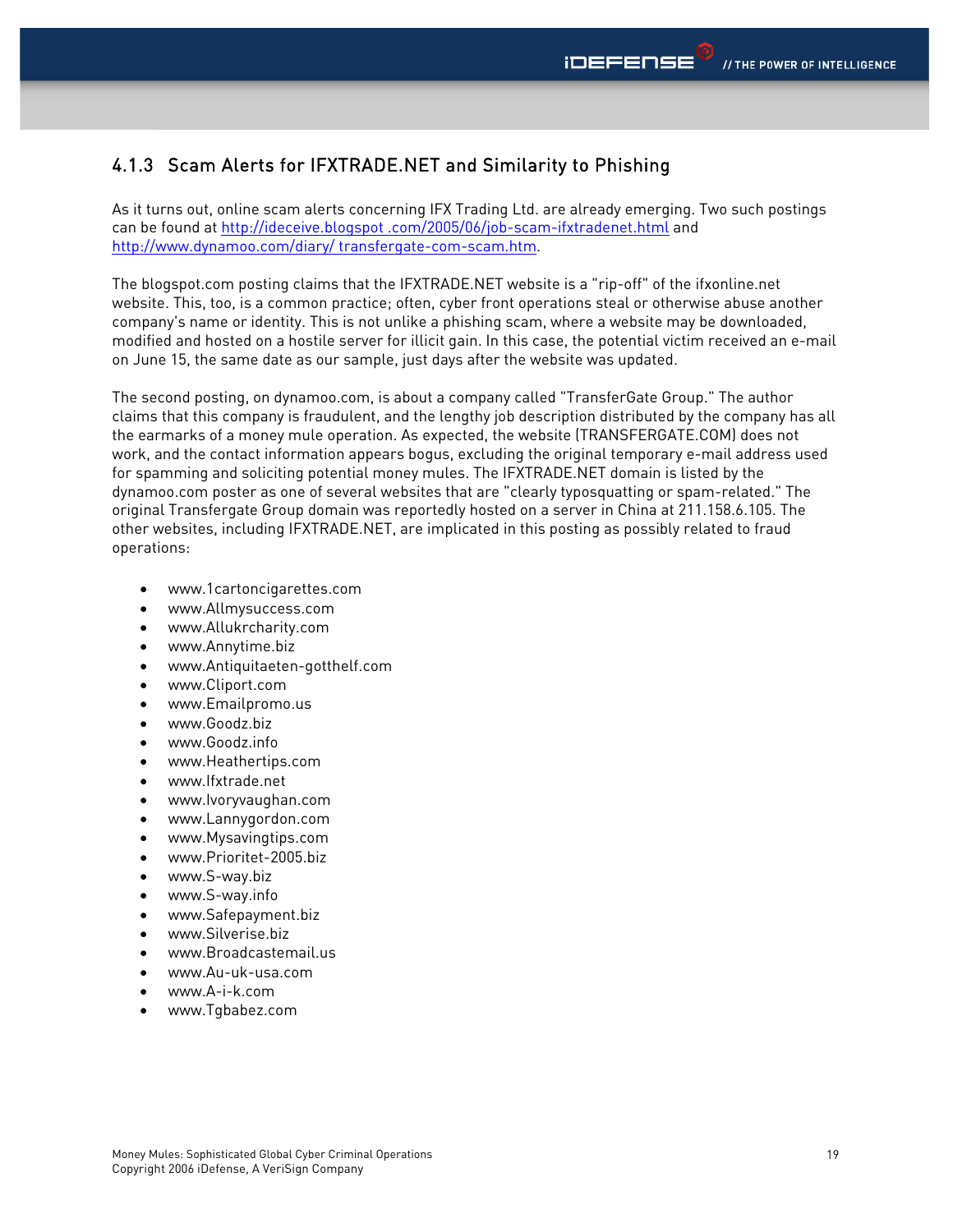### 4.1.4 Spyware Installations

The author of the dynamoo.com post claims that spyware may be installed on computers using vulnerable versions of Internet Explorer to browse TRANSFERGATE.COM. If a user attempted to visit TRANSFERGATE.COM with an alternative browser, the user was reportedly prompted to visit the website with Microsoft Corp.'s Internet Explorer 5.0 or later. The author believes the website contains spyware and keyloggers designed to steal financial information from victimized computers. This claim cannot be validated, however, since TRANSFERGATE.COM is no longer available at the time of this writing.

TRANSFERGATE.NET is also registered, but does not resolve at the time of this writing. It is likely that this website is also related to the suspected fraud operations aforementioned. Both the .com and .net domains for TRANSFERGATE are registered to a person in France with a technical contact in Texas, both pieces of information appear to be fraudulent.

### 4.1.5 Digging Deeper into IFXTRADE.NET

At first, it appears that the ifxtrade.net domain is inaccessible. However, various files can be leached from the website, including a logo, graphical menu of options for prospective money mules and a Shockwave introduction to the website.

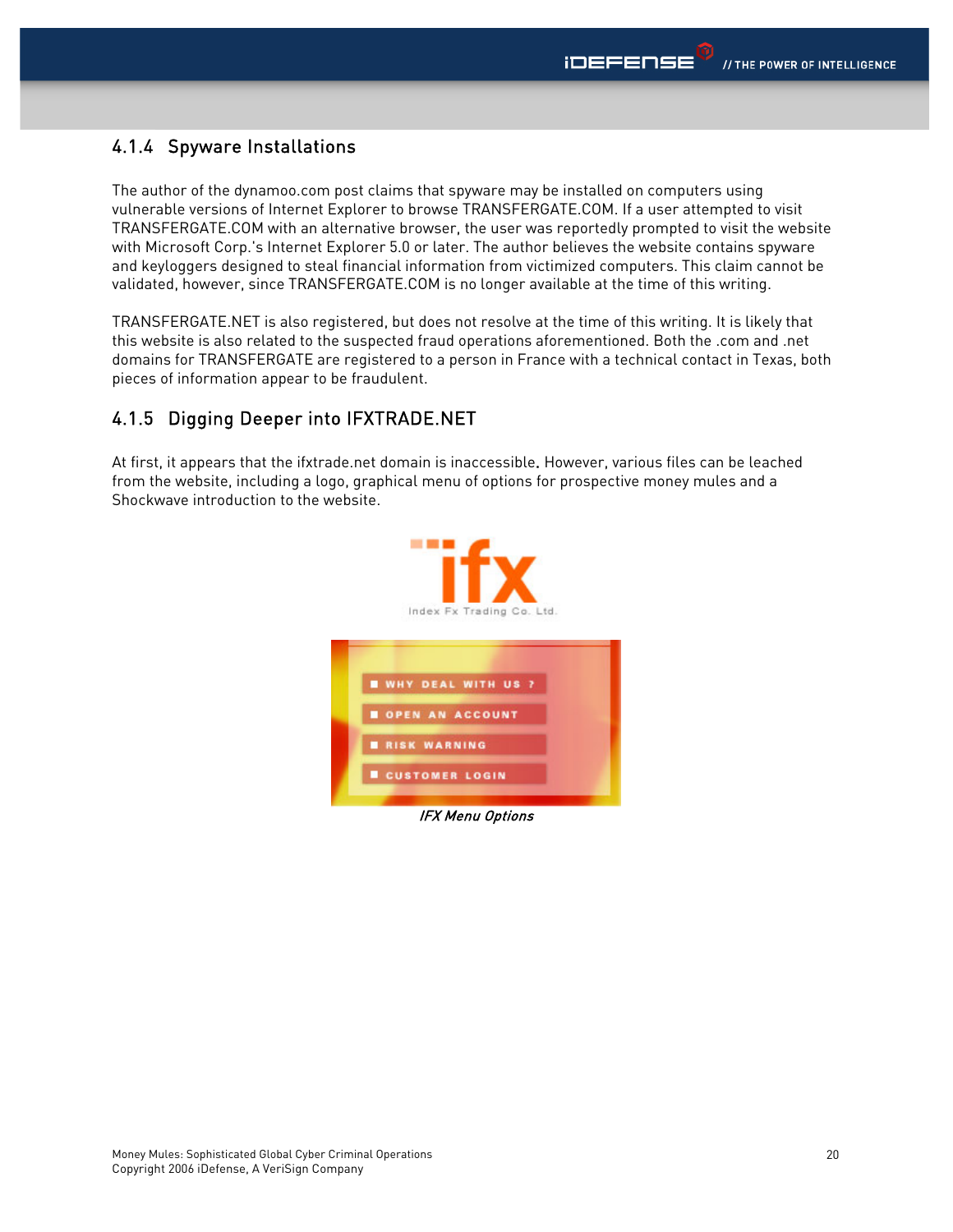

IFX Shockwave Introduction

Text found on the old website is shown here:

"IFX offers a professional and competitive Foreign Exchange service. Clients can place their trades with us 24-hours a day by telephone. Our dedicated 24-hour Foreign Exchange Desk was created to serve the requirements of corporate and individual customers. Our Fx department provides a professional and competitive service tailored to the needs of smaller and larger investors. IFX also welcomes Introducing Brokers from all over the world. Meet our friendly and practical trading department today."

An image on the website also points to Forex Trading in an apparent attempt to add a measure of legitimacy to the IFX website.

## 5 Conclusion

This paper is an attempt to describe some of the business operations utilized by cyber-criminals operating around the world. iDefense believes that an important aspect of fighting online fraud is understanding the means, motivations and capabilities of these groups. Following the money, in this case the Money Mules, is the key.

This "ChildrenHelpFoundation.com" operation is just one more example of the depravity of the scam artists behind many money mule operations. If they are not able to recruit money mules through greed or ignorance, they will play on the sympathies of would-be recruits. The scam also provides a ready-made justification for money mules if and when they are caught – that they were supposedly "helping" needy children with these money transfers.